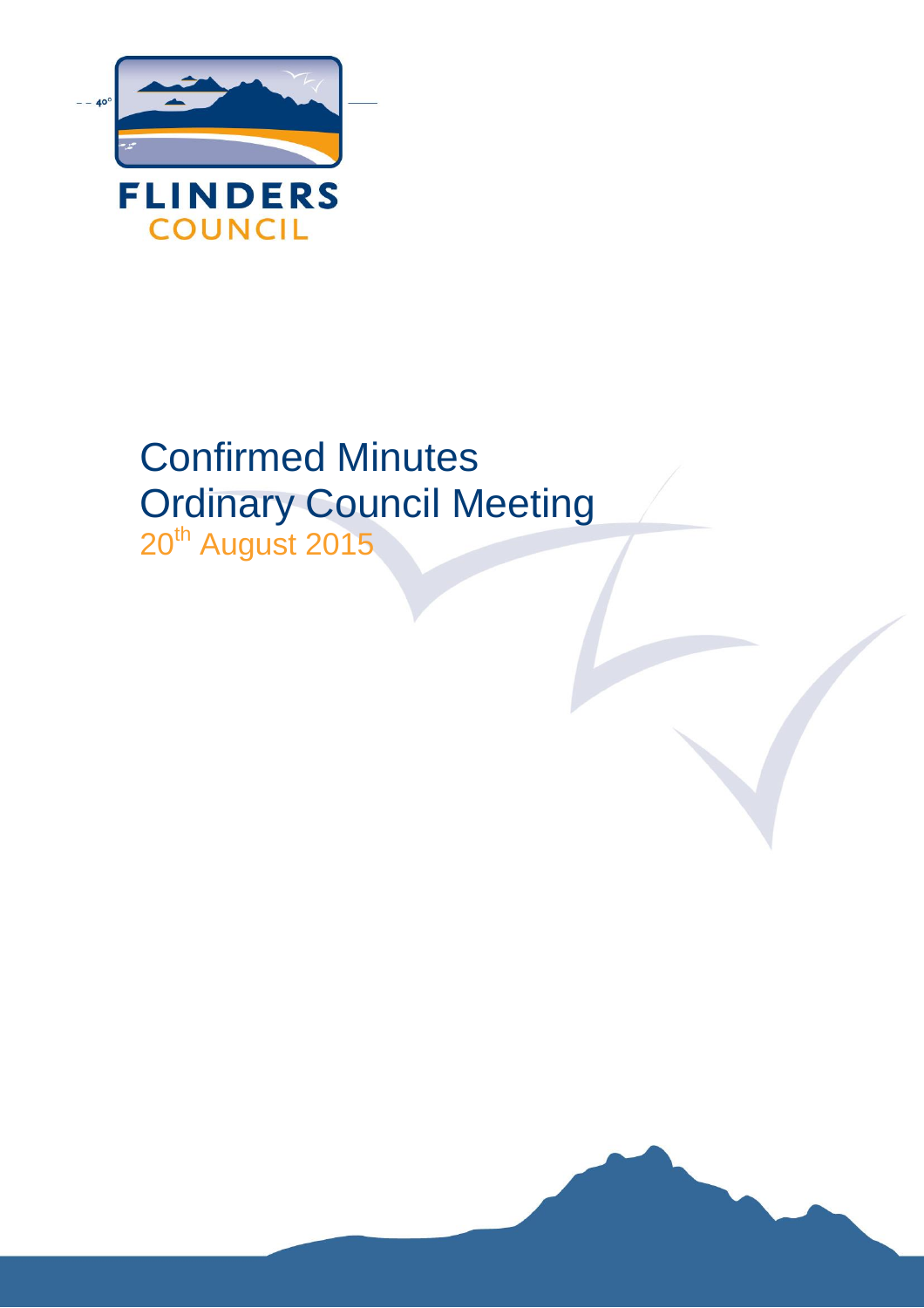## **FLINDERS COUNCIL ORDINARY MEETING CONFIRMED MINUTES**

DATE: Thursday 20<sup>th</sup> August 2015 VENUE: Furneaux Arts and Entertainment Centre, Whitemark COMMENCING: 1.00 pm

#### PRESENT

Mayor Carol Cox Deputy Mayor Marc Cobham Cr Chris Rhodes Cr Peter Rhodes Cr Ken Stockton Cr David Williams Cr Gerald Willis

#### APOLOGIES

Nil

#### STAFF IN ATTENDANCE

| <b>Brian Barnewall</b> | - Works and Services Manager      | $2:02 - 2:47$ pm     |
|------------------------|-----------------------------------|----------------------|
| Kelly Blundstone       | - Reception/Finance Officer       | $1.00 - 3.16$ pm     |
| Ben Foot               | - Airport Operations Officer      | $2:02 - 2:47$ pm     |
| Raoul Harper           | - General Manager                 | $1.00 - 3.16$ pm     |
| Sophie Pitchford       | - Corporate Services Manager      | $1.00 - 3.16$ pm     |
| Jacci Viney            | -Development Services Coordinator | $1.00 - 1:20$ pm and |
|                        |                                   | $2:19 - 3:05$ pm     |

#### CONFIRMATION OF MINUTES

211.08.2015 Moved: Deputy Mayor M Cobham Seconded: Cr D Williams That the Minutes from the Ordinary Council Meeting and the Closed Council Meeting held on the  $16^{\rm th}$  July 2015 be confirmed.

## CARRIED UNANIMOUSLY (7-0)

For: Mayor Carol Cox, Deputy Mayor Marc Cobham, Cr Chris Rhodes, Cr Peter Rhodes, Cr Ken Stockton, Cr David Williams and Cr Gerald Willis.

#### PUBLIC QUESTION TIME

#### Question 1: Cr K Stockton on behalf of Jon Davison

I have been informed that an important position was available to advise Council on strategies for economic and tourism development in the Furneaux group and particularly Flinders Island. Considering the importance of this position and the conclusions necessary to the future directions and decisions of Council, why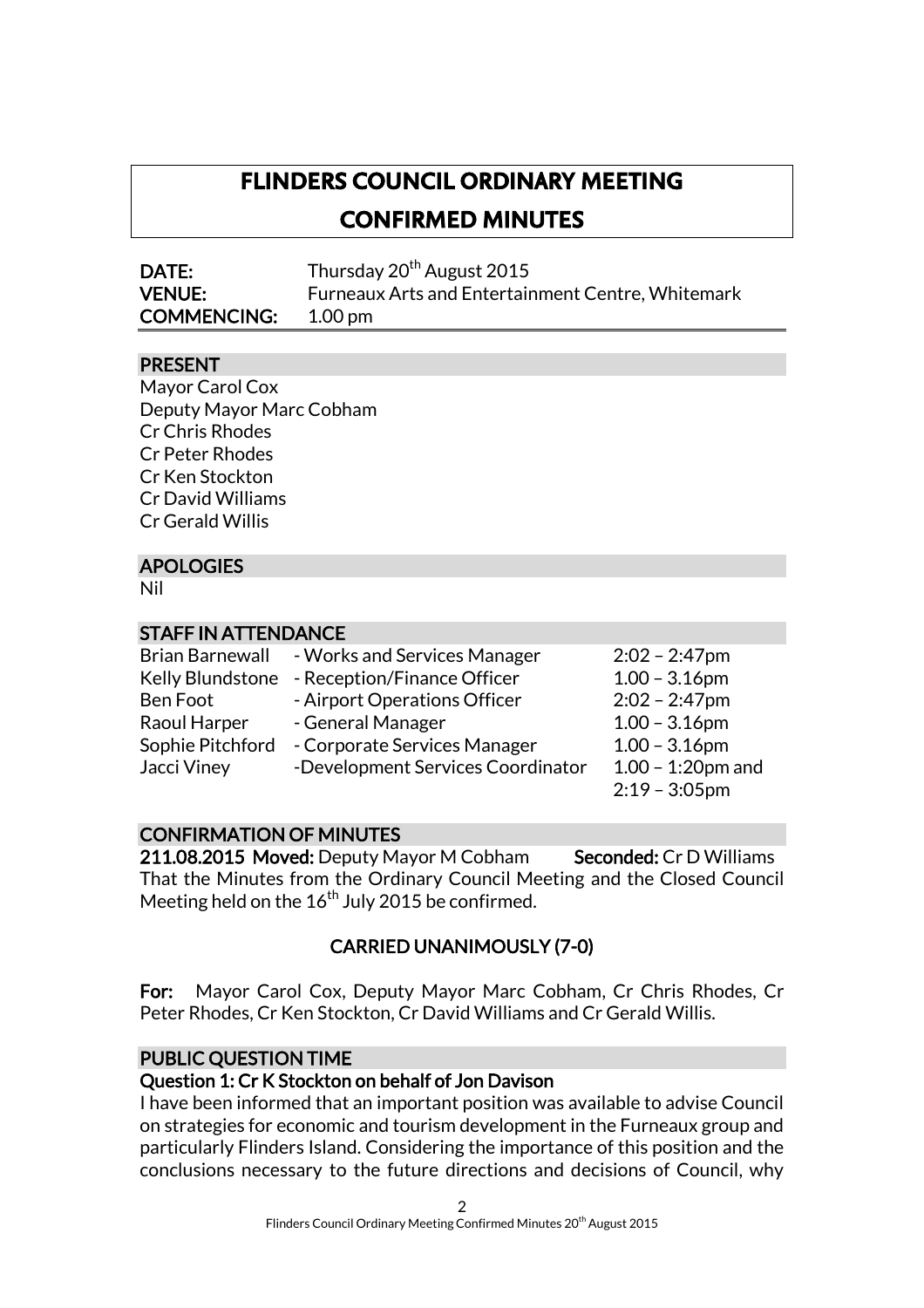was the position not advertised extensively in both Island News and other relevant media, in order to encourage the widest cross section of applicants? I am concerned that this appointment if not advertised fails to inform and encourage the best to apply. I would appreciate that this matter be raised at Council at the next available opportunity.

#### General Manager's Response

- 1. Councillors received a memo from the Acting General Manager on the  $10^{th}$ of August that clearly outlined the process followed.
- 2. The process to engage a consultant fully complies with the existing Code of Tender and Contracts Policy.
- 3. The engagement of a consultant to undertake specific tasks agreed within the approved 2015/2016 Annual Plan was discussed by Council at budget workshops and an allocation to support such was approved within the 2015/2016 Budget.
- 4. Council has not previously utilised newspaper advertising to alert the consulting industry of opportunities. Very few, if any, Councils in Tasmania advertise such opportunities. The specialist consulting industry comprises a small number of firms and individuals and a targeted approach to these service providers was undertaken via industry networks that included, Tourism Northern Tasmania, Northern Tasmania Development and the Department of State Growth to assist in disseminating the opportunity as broadly as possible to the best candidates currently working in the industry.
- 5. An independent assessment panel, utilising a detailed selection criteria and assessment methodology, reviewed three candidates, one individual and two consultancy firms. The panel provided the Manager of Community and Economic Development with their independent assessments and a recommendation as to the consultant to engage was put to the Acting General Manager.
- 6. An independent assessment panel was utilised when two individuals known to staff applied for the consultancy.
- 7. These relationships to staff were registered in the Register of Interests the day the applications closed and the staff member recommended an independent assessment panel be formed to select the consultant. The staff member played no role in the assessment or the appointment.
- 8. The engagement of a contractor or consultant is an operational matter and the memo advising Councillors of the engagement is a new initiative. The process followed has been clearly communicated to Councillors and a consultant with a genuine connection to the Island and its people has been engaged as opposed to a large Tasmanian or mainland based firm.

## LATE AGENDA ITEMS

Nil

#### DECLARATION OF PECUNIARY INTEREST

Nil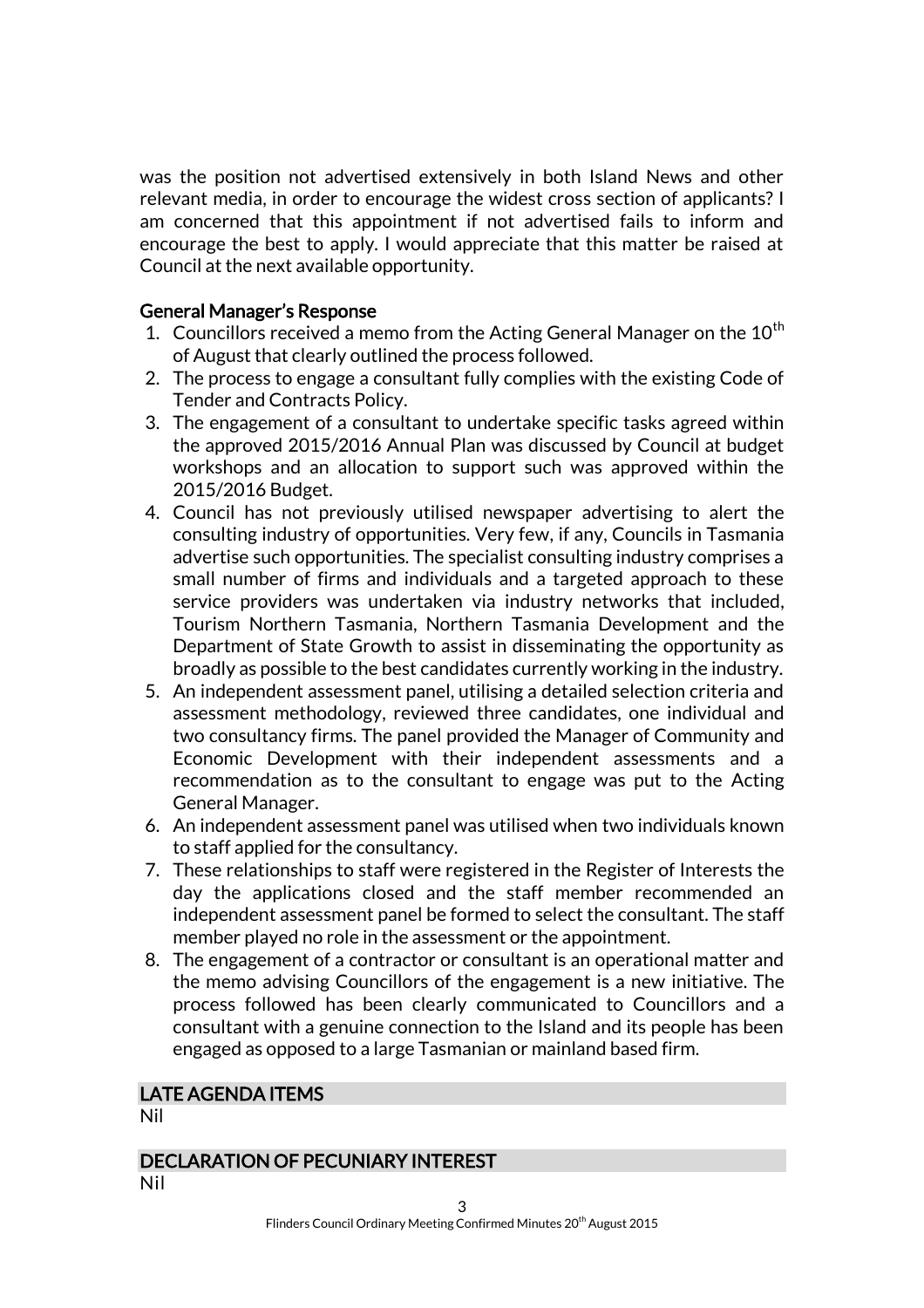## LEAVE OF ABSENCE

Nil

## PETITIONS

Nil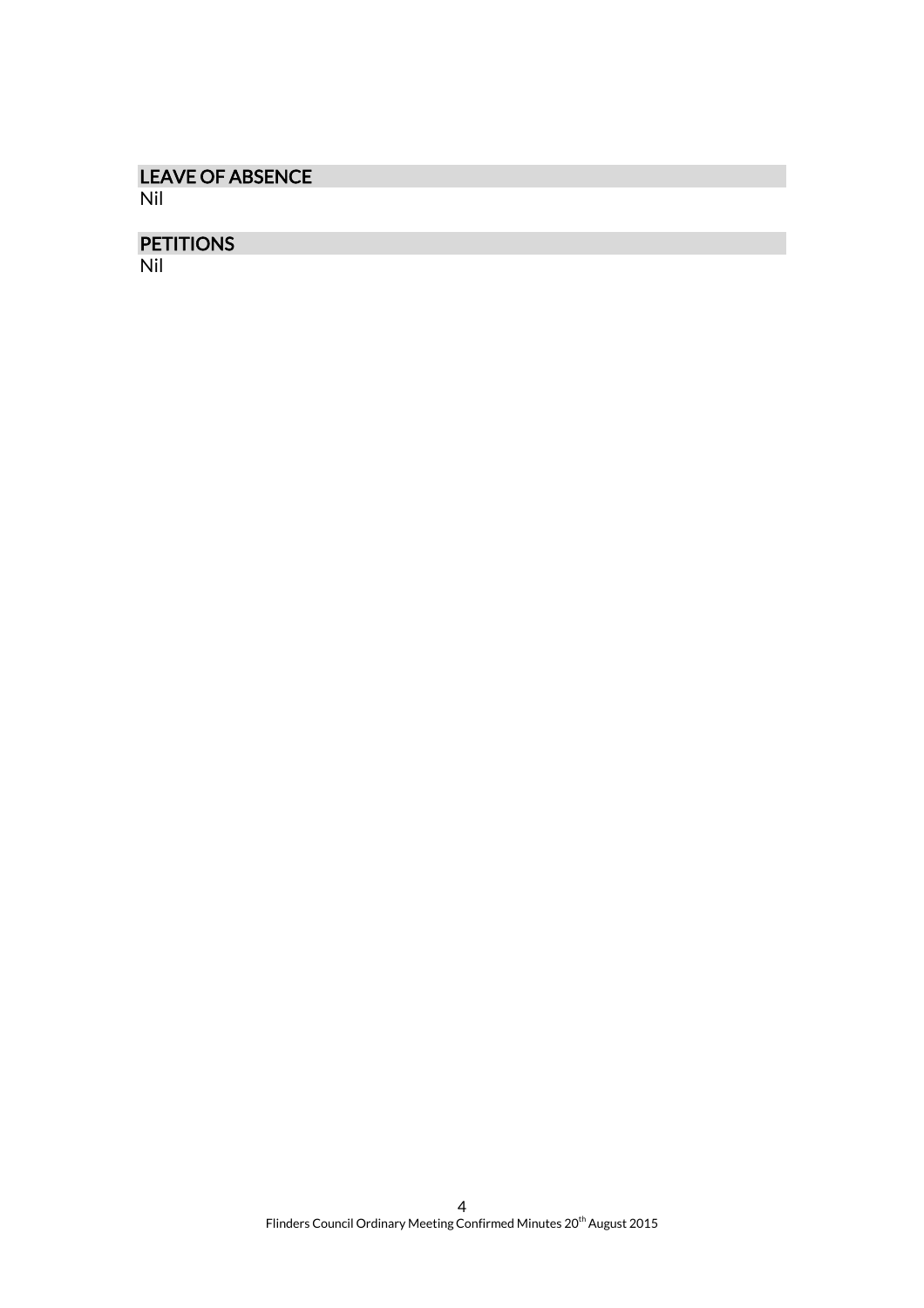## **WORKSHOPS & INFORMATION FORUMS File No: COU/0205**

No Council workshops were held during this reporting period.

#### PUBLIC MEETINGS

Nil

## COUNCILLOR'S QUESTIONS ON NOTICE Question 1: Cr Chris Rhodes

Is the General Manager aware of the \$8.8 million funding from the Federal Government for councils to assist in feral cat control/eradication? Is the Council going to apply for funding to employ a person/persons to control/eradicate feral cats on Flinders Island?

#### Acting General Manager's Response

As a result of this question, I contacted Craig Elliot at the Department of Primary Industries, Parks, Water and Environment to find out whether there is funding that Council could apply for to control/eradicate the feral cat problem on the Island.

Craig informed me that at the Threatened Species Summit held in Melbourne last month, it was announced that federal funding for pest management would become available however there have been no further announcements.

I have asked Craig Elliot to keep Council informed of any developments.

#### Question 2: Cr Chris Rhodes

At the conclusion of the last meeting of the Council on the  $16<sup>th</sup>$  of July 2015 all Councillors in attendance met to discuss the response of Flinders Council to Notices of Motion to be considered at the then up-coming General Meeting of Local Government Association of Tasmania (LGAT) and decided, before making a decision on the motion of future land handbacks, to consult with the local Aboriginal Community prior to making a decision on which way to vote. I now ask the General Manager why there was no consultation, as instructed, before the Notice of Motion was put to the LGATmeeting?

#### Acting General Manager's Response

The Mayor has supplied the following answer to the Acting General Manager: The motions in the agenda for the  $22^{nd}$  July Local Government of Tasmania General Meeting were discussed by Councillors after the close of the 16<sup>th</sup> July Ordinary Meeting of Council, including the motion being put forward on future land handback within Tasmania. No formal resolution was made. During that discussion there was a commitment made to discuss the motion with Ms Maxine Roughly at the Flinders Island Aboriginal Association Inc. Unfortunately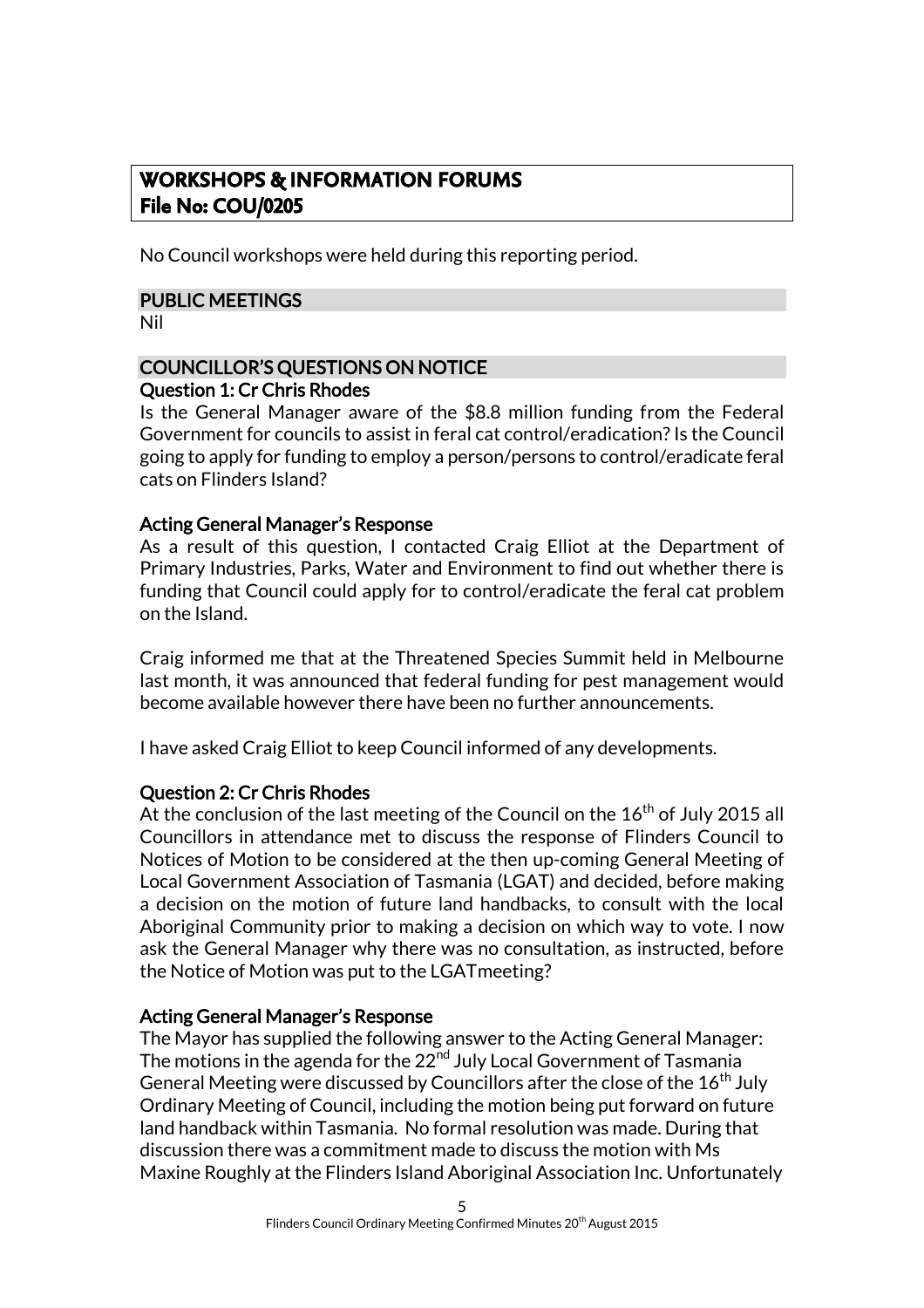there was confusion between the General Manager, Raoul Harper and myself as to who was contacting Maxine, resulting in neither of us doing so. Given that, I then abstained from voting on this motion when it was considered, and formally requested that Flinders be noted as abstaining due to not having consulted with the Community. The motion on land handbacks was lost by a large number of votes.

On returning to Flinders, Raoul emailed Maxine on the  $27<sup>th</sup>$  of July, outlining what had happened and the meeting outcome regarding this particular motion. Maxine responded on the  $3<sup>rd</sup>$  of August and the two are planning to catch up after Raoul's return from holidays.

#### Question 3: Cr Gerald Willis

When will the Council arrange to re-paint the centre line on Lady Barron Road between Whitemark and Lady Barron given that it is invisible in many parts along that road?

#### Acting General Manager's Response

The line marking of the Lady Barron road between Whitemark and Lady Barron is the responsibility of the Department of State Growth. The Works and Services Manager, Brian Barnewall, has scheduled a meeting with them to discuss the line marking, along with a number of other issues that need to be addressed.

#### Question 4: Cr Gerald Willis

Has the Council considered providing bins for recycling plastic at the newly constructed Lady Barron Transfer Station and if not, why not, given that in this day and age most plastic is labelled with the intent that it be able to be sorted and recycled?

#### Acting General Manager's Response

Currently there is no plastic recycling on the Island. We are presently focusing on ensuring that the Whitemark landfill is compliant with EPA requirements. Once compliance is achieved, recycling options will be further explored.

#### Question 5: Cr Gerald Willis

Can Councillors be provided with an update on developments towards quarrying blue metal on Flinders Island?

#### Acting General Manager's Response

At this stage, the progress with the Blue Rocks quarry is slow and uncertain and we cannot confirm if we will be able to obtain our blue metal requirements from this source. Council is currently exploring an alternate site. These investigations are ongoing.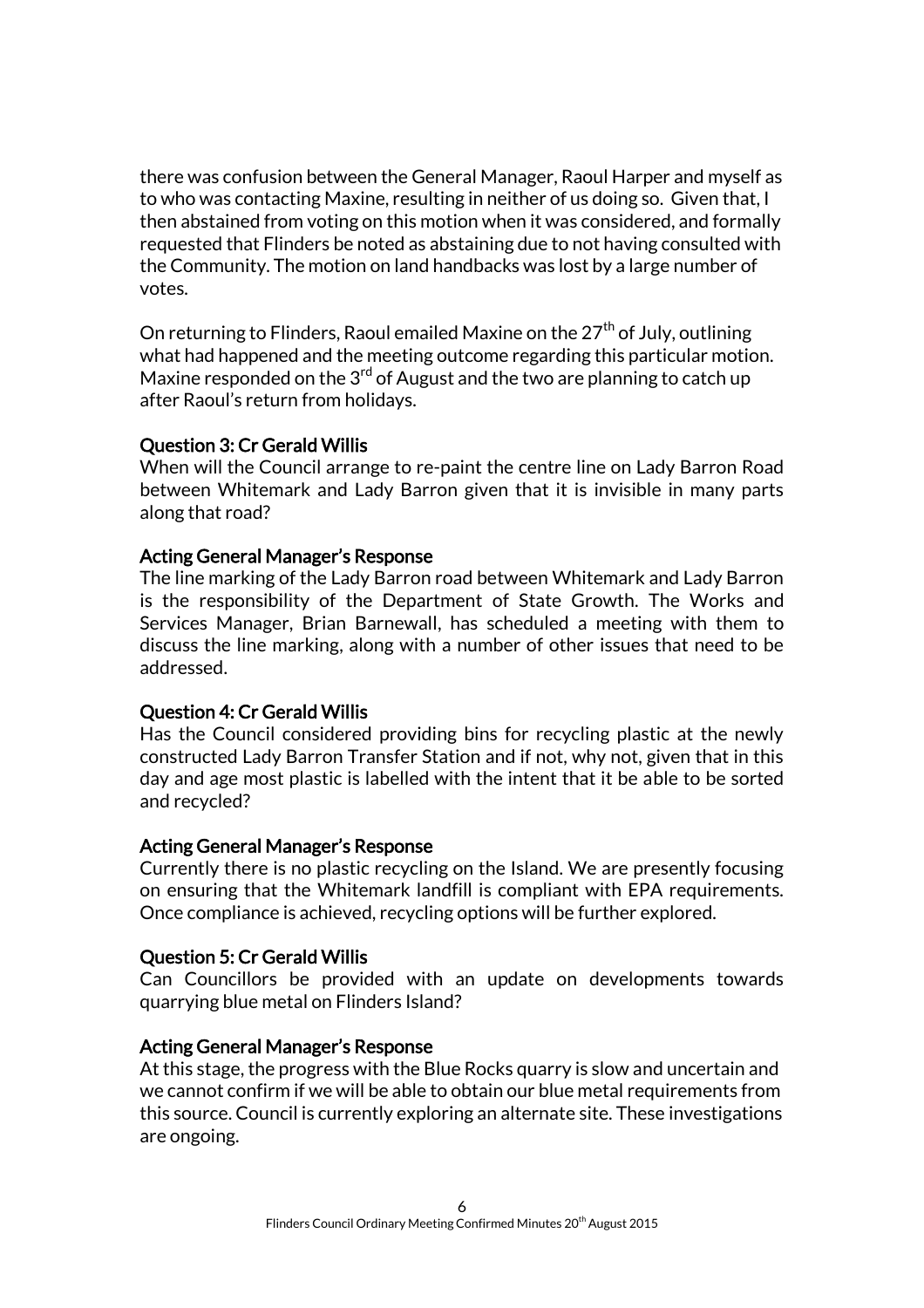#### RECOMMENDATION:

That the questions and answers provided be noted.

#### DECISION:

212.08.2015 Moved: Cr D Williams Seconded: Cr C Rhodes That the questions and answers provided be noted.

#### CARRIED UNANIMOUSLY (7-0)

For: Mayor Carol Cox, Deputy Mayor Marc Cobham, Cr Chris Rhodes, Cr Peter Rhodes, Cr Ken Stockton, Cr David Williams and Cr Gerald Willis.

#### COUNCILLOR'S QUESTIONS WITHOUT NOTICE Question 1: Cr D Williams

Has the Mayor been able to determine when Westpac intends to inform their staff and our Community of their future intentions for the existing sub-branch? If not, would the Mayor consider writing to Westpac expressing our disappointment in this lack of communication and lack of regard for our Community?

#### Mayor's Response

Despite attempting to contact the Regional Manager (Tasmania) for the past week it was not until yesterday morning that Council was advised she is on extended sick leave and unavailable. A new contact was given that we will follow up on. I have suggested Council further discusses the banking situation at the next workshop.

Cr P Rhodes asked the Mayor's permission to provide a personal explanation during Councillors' Questions without Notice and the Mayor agreed.

#### Cr P Rhodes

There is talk in the community that the Council, or Councillors, are inactive or not contributing to local governance. Despite having been overseas for the last meeting, I disavow this sentiment and can only surmise that it is being spread by those either unsure of the Council's activities and achievements or to purposely disrespect Elected Members. Or perhaps it is a perception resulting from our current, essentially laissez faire, management style. By way of personal explanation Madam Mayor, I am happy to accept those comments as a call for change.

#### PUBLICATIONS/REPORTS TABLED FOR COUNCIL INFORMATION Nil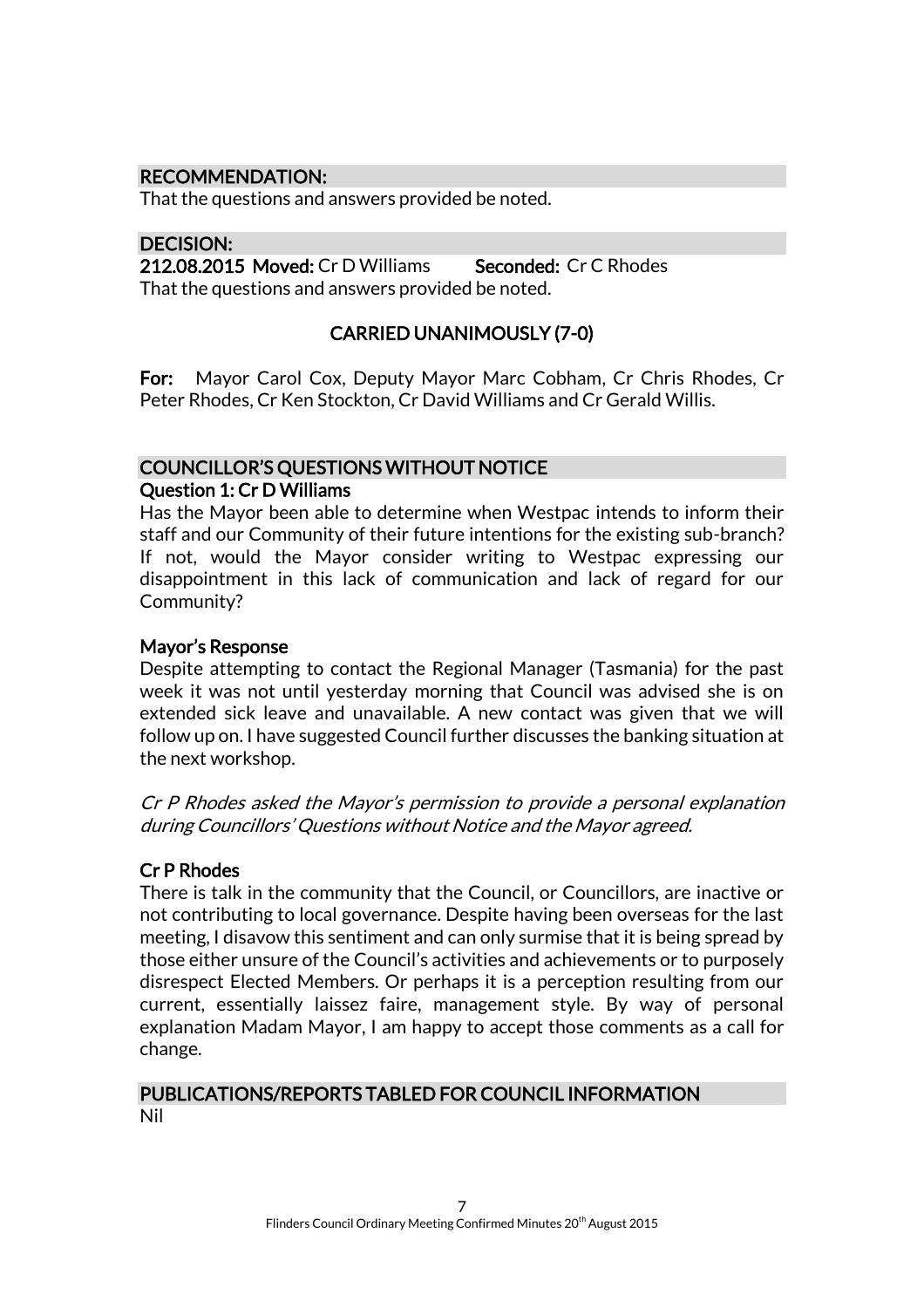## **REPORTS TO BE RECEIVED**

#### Flinders Council Audit Panel

File No: FIN/1300 **Annexure 1:** Flinders Council Audit Panel 31<sup>st</sup> July 2015 Unconfirmed Minutes

#### OFFICER'S REPORT (Sophie Pitchford, Acting General Manager):

The unconfirmed minutes of the Flinders Council Audit Panel meeting held on Friday  $31<sup>st</sup>$  July 2015 have been provided for consideration. The minutes outline what the panel has been working on to date and can now be noted by Council.

#### OFFICER'S RECOMMENDATION

That the unconfirmed minutes of the Flinders Council Audit Panel meeting held on Friday 31<sup>st</sup> July 2015 be noted.

#### DECISION:

213.08.2015 Moved: Cr G Willis Seconded: Cr K Stockton That the unconfirmed minutes of the Flinders Council Audit Panel meeting held on Friday 31<sup>st</sup> July 2015 be noted.

#### CARRIED UNANIMOUSLY (7-0)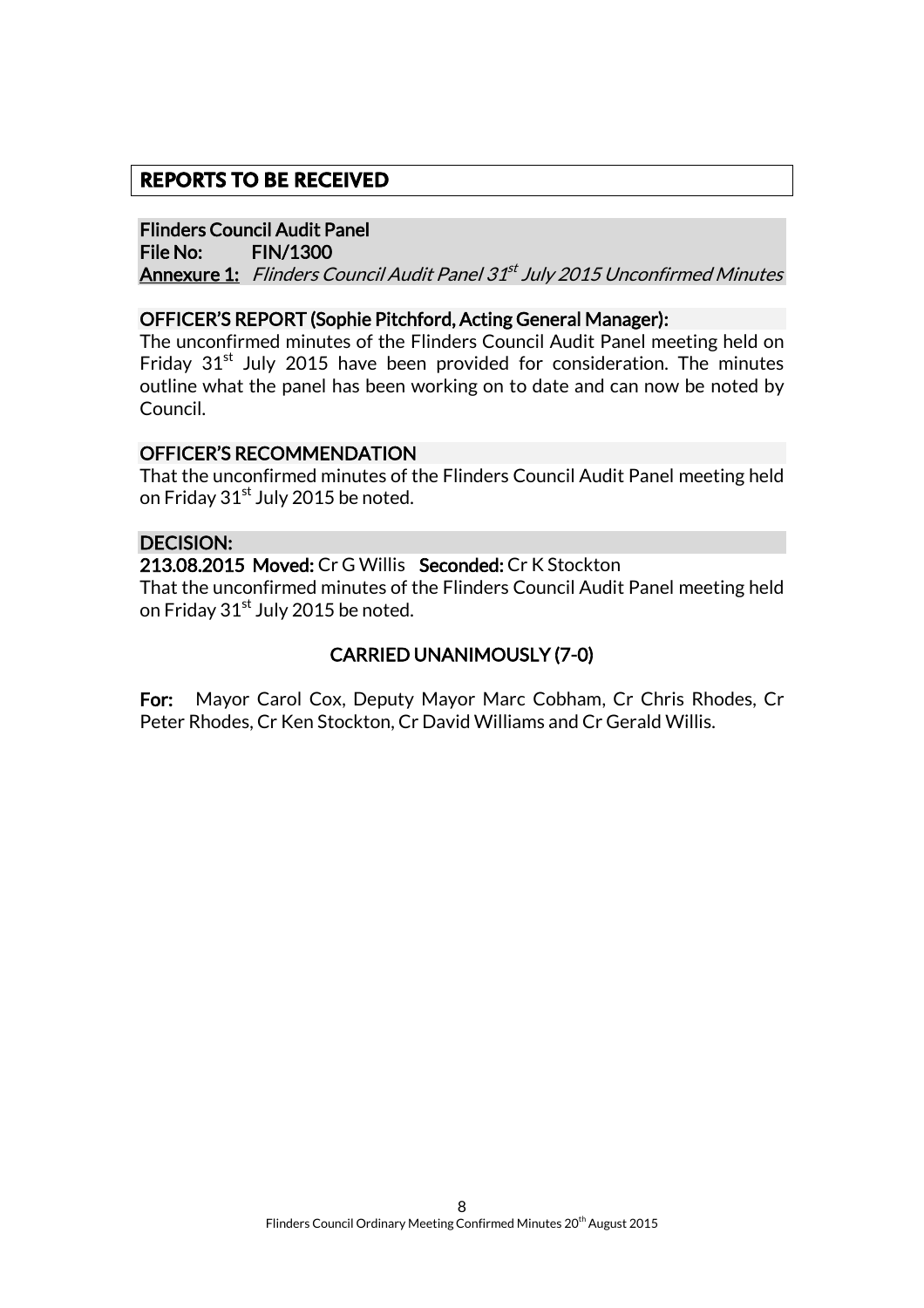#### General Manager Performance Review Committee File No: PER/1500

**Annexure 2:** General Manager Performance Review Committee 9th July 2015 Unconfirmed Minutes (For Elected Members only)

#### OFFICER'S REPORT (Sophie Pitchford, Acting General Manager):

The unconfirmed minutes of the General Manager Performance Review Committee meeting held Thursday  $9<sup>th</sup>$  July 2015 have been provided for consideration. The minutes outline what the committee has been working on to date and can now be noted by Council.

#### OFFICER'S RECOMMENDATION

That the unconfirmed minutes of the General Manager Performance Review Committee meeting held Thursday  $9<sup>th</sup>$  July 2015 be noted.

#### DECISION:

214.08.2015 Moved: Deputy Mayor M Cobham Seconded: Cr D Williams That the unconfirmed minutes of the General Manager Performance Review Committee meeting held Thursday  $9<sup>th</sup>$  July 2015 be noted.

## CARRIED UNANIMOUSLY (7-0)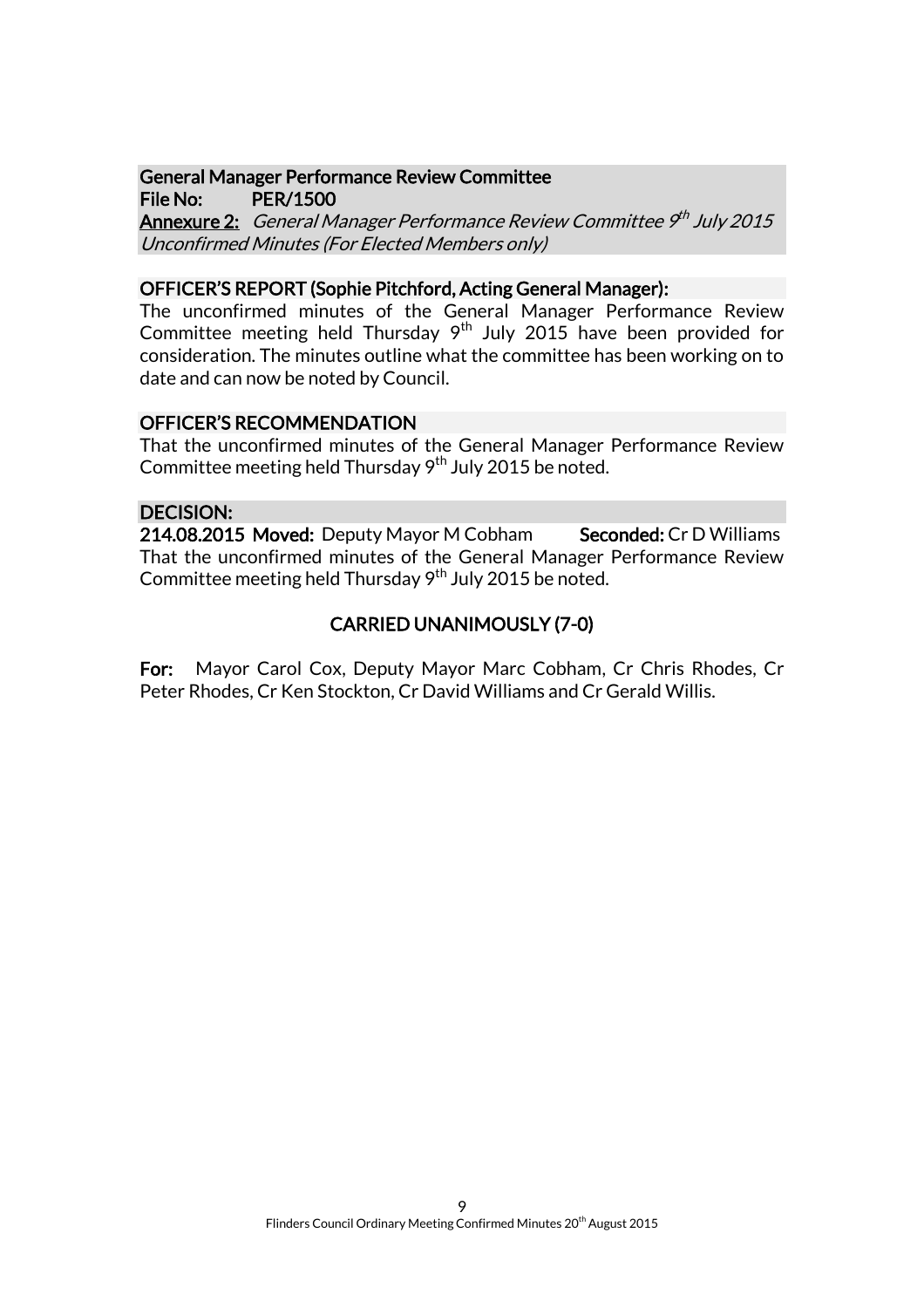## **COUNCILLORS' REPORTS**

#### Report from Deputy Mayor Marc Cobham on the Coast to Coast Conference  $11^{\text{th}}$  and  $12^{\text{th}}$  June 2015 File No: CDV/0301

This annual conference was organised by the National Australia Day Council and was held on the Gold Coast on the  $11^{th}$  and  $12^{th}$  June 2015. My attendance was mostly sponsored by the Department of Premier and Cabinet (DPAC).

I accompanied Council's Community and Economic Development Manager, Jana Harper who presented at the conference. Jana had been invited to present "Reconciliation and Australia Day on Flinders Island". The presentation highlighted the history and settlement of the Furneaux Islands and the last two years of the Furneaux Festival followed by a day of reflection on Australia Day. The positive and negative reactions to this format were highlighted and the presentation was warmly received by conference delegates. Jana is to be congratulated for the excellent presentation and all the work that had gone into the preparation.

The conference had some high profile speakers and presenters including the current Australian of the Year, Rosie Batty who spoke passionately about raising the national awareness of Domestic Violence issues. An inspiring panel discussion with four "Australia's Local Hero" recipients highlighted the contribution that people at a grass roots level make to communities all over Australia. Kristen Collier, the CEO of Saltwater Freshwater Festival, spoke about the hugely successful event that is an indigenous Australia Day festival held on the NSW north coast.

"Showcasing a City through Culture" was presented by Robyn Archer AO. Robyn, who is well known for events such as "10 days on the Island" and many others, is currently involved with the cultural and arts development of the Gold Coast ahead of the Commonwealth Games 2018. Other presenters spoke of ways to make events relevant, fresh and popular; Australia's history of Community and Inclusiveness; the use of social media to raise the profile of an event; sponsorship and engaging young people.

There were a considerable number of Tasmanian delegates at the conference and it was useful to hear their experiences of Australia Day. Many conference attendees from all over Australia were interested in finding out more about the Furneaux Islands.

I found the conference very informative and inspiring and hopefully this will help when planning further local events.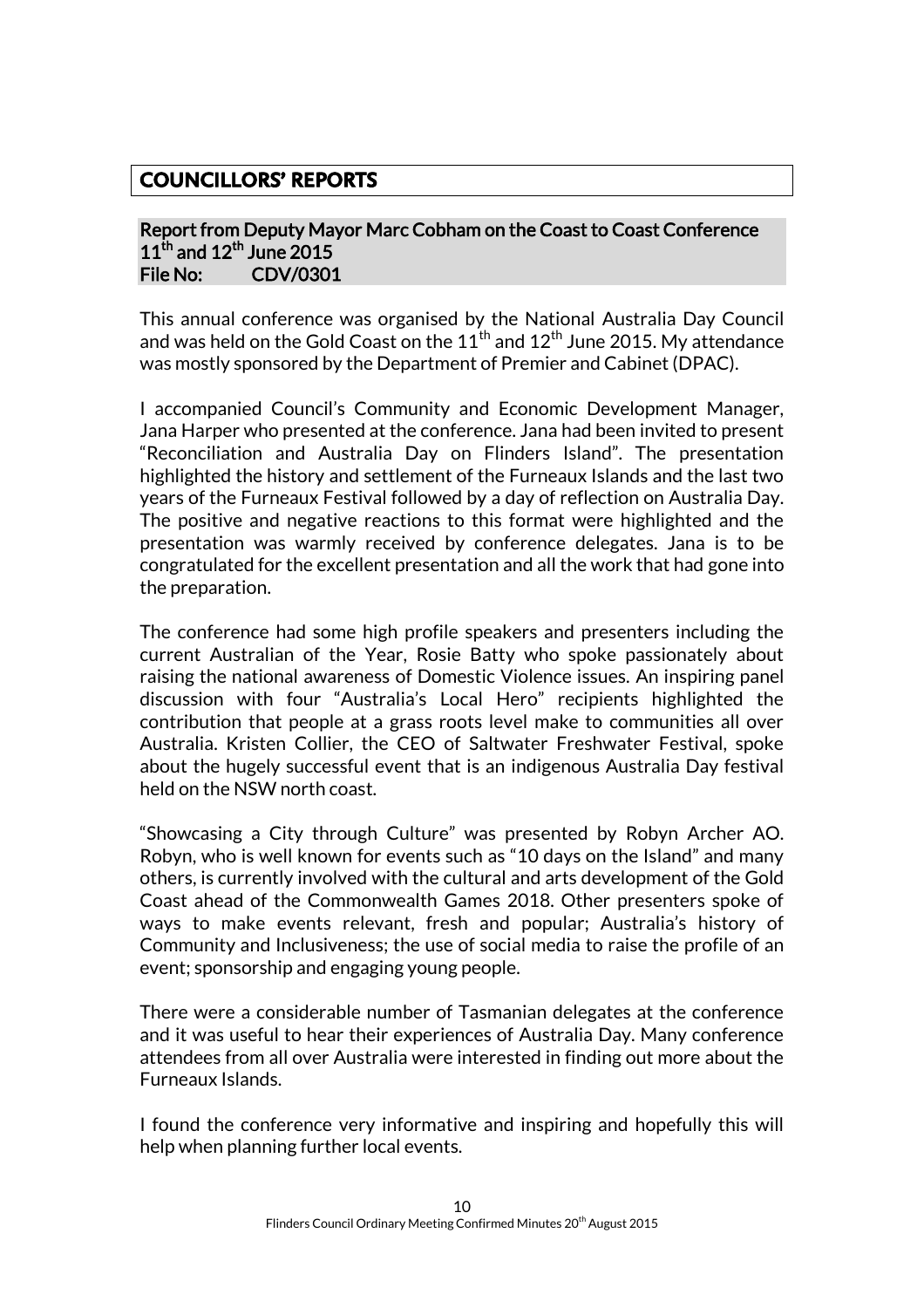#### VOTING REQUIREMENTS:

Simple Majority

#### RECOMMENDATION:

That the Deputy Mayor Marc Cobham's report on the Coast to Coast Conference be received.

#### DECISION:

215.08.2015 Moved: Cr D Williams Seconded: Cr K Stockton That the Deputy Mayor Marc Cobham's report on the Coast to Coast Conference be received.

#### CARRIED UNANIMOUSLY (7-0)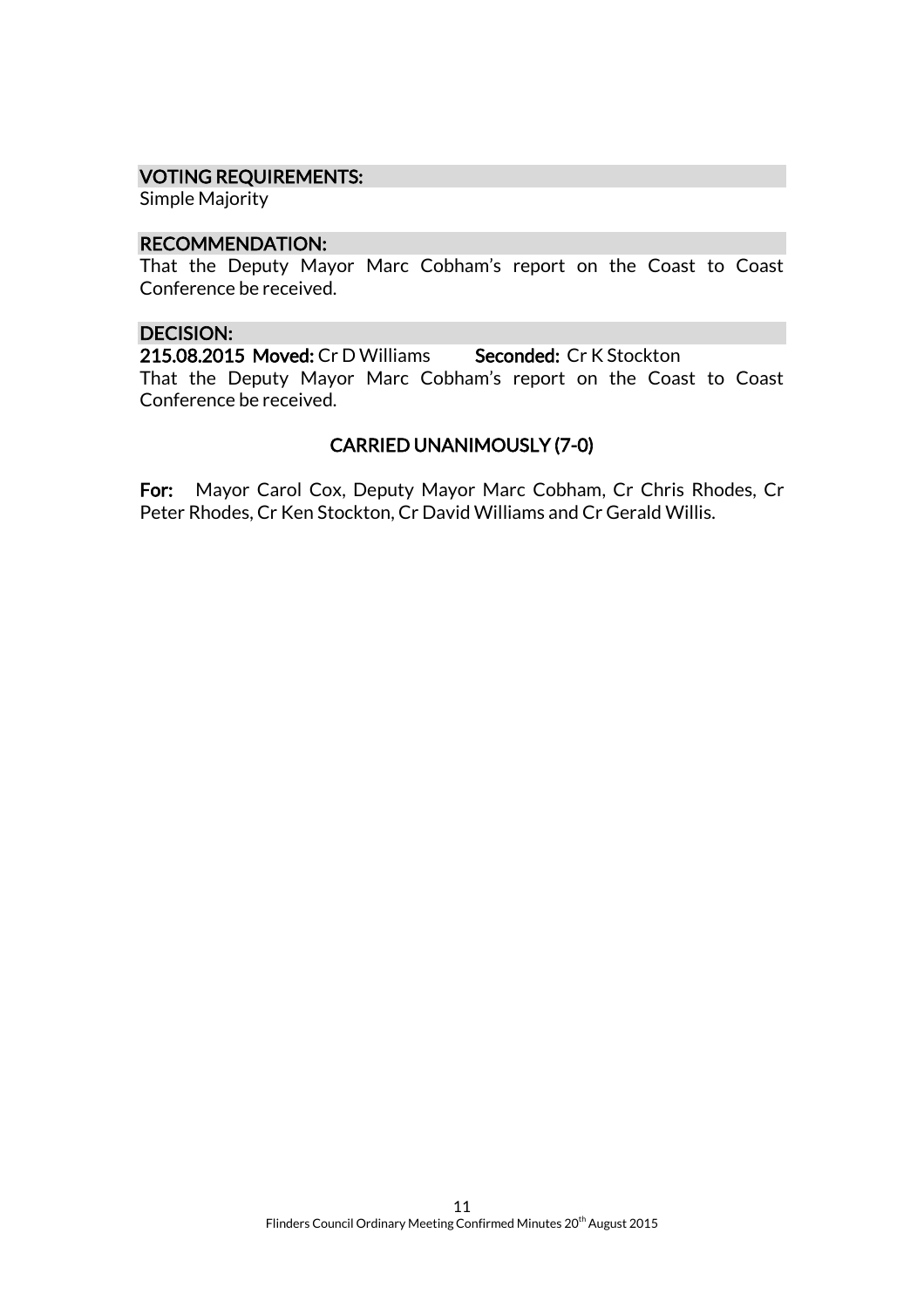#### Report from Councillor Gerald Willis as the Flinders Council Representative on **TasWater** File No: WAT/0200

| <b>DATE</b>   | <b>SUBJECT</b>                                               |
|---------------|--------------------------------------------------------------|
| 19 June 2015  | Email from Ailsa Sypkes, General Manager Legal and           |
|               | Governance, with draft minutes of a meeting of the Board     |
|               | Selection Committee held 11 June 2015.                       |
| 26 June 2015  | Email from Ailsa Sypkes, General Manager Legal and           |
|               | Governance, with attached CV of Nick Burrows, recently       |
|               | appointed director of TasWater.                              |
| 26 June 2015  | Email from Ailsa Sypkes, General Manager Legal and           |
|               | Governance, with Notice of Meeting and papers and proxy      |
|               | form for a general meeting to be held Tuesday 28 July 2015.  |
| 2 July 2015   | Email from Ailsa Sypkes, General Manager Legal and           |
|               | Governance, with suggested timeline for selecting new        |
|               | directors.                                                   |
| 3 July 2015   | Email from Ailsa Sypkes, General Manager Legal and           |
|               | Governance, advising that she will be on annual leave from   |
|               | today (3 July) until Monday 20 July.                         |
| 21 July 2015  | Email from Ailsa Sypkes, General Manager Legal and           |
|               | Governance, with Quarterly Report to Owners'                 |
|               | Representatives, progress update to 30 June 2015 attached.   |
|               | This report forms part of the agenda for the General Meeting |
|               | of Shareholders of TasWater on 28 July 2015.                 |
| 2 August 2015 | Email from Ailsa Sypkes, General Manager Legal and           |
|               | Governance, with timetable for director recruitment          |
|               | programme.                                                   |
| 3 August 2015 | Email from Ailsa Sypkes, General Manager Legal and           |
|               | Governance, with draft minutes of the General Meeting held   |
|               | 28 July.                                                     |

## CORRESPONDENCE IN:

#### GENERAL MEETING OF OWNERS' REPRESENTATIVES

I attended a General Meeting of Owners' Representatives (shareholders) of TasWater in Launceston on Tuesday 28th July. The following matters were addressed at the meeting. Flinders Council voted "yes" to all motions.

#### Corporation Matters:

Quarterly Report to Owners – Progress update to 30 June 2015 The meeting received the quarterly report.

#### Board Resolution – Distributions

The meeting was advised that the TasWater board has resolved to hold dividend distributions at \$30 million per annum.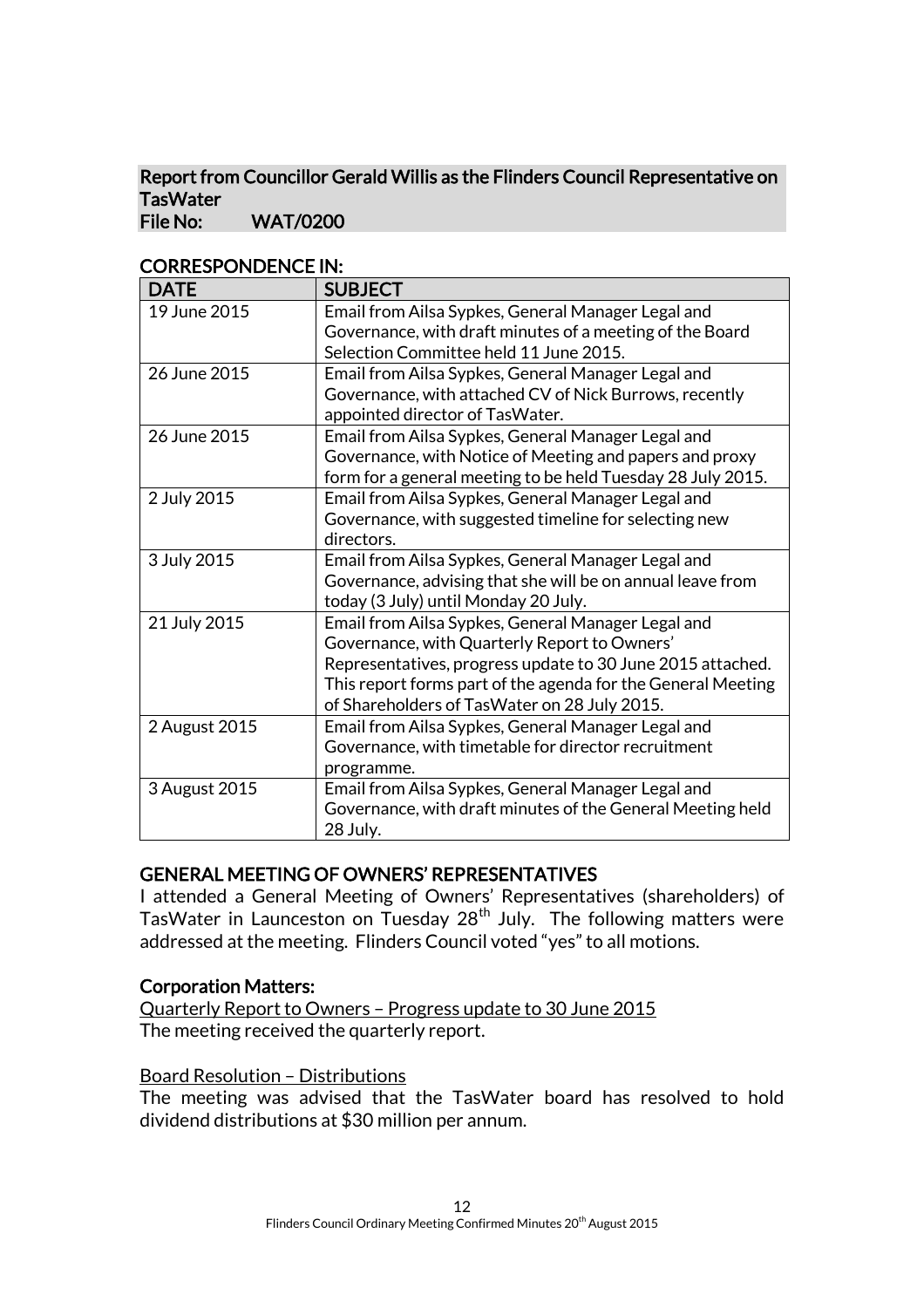Board Resolution – Appeal against OTTER's (Office of the Tasmanian Economic Regulator) Final Report and Price Determination

The meeting was advised that the board of TasWater has resolved not to appeal a decision of OTTER's Final Report and Price Determination.

#### Owners' Matters:

#### Report from Chief Representative

The meeting received a verbal report from the Owners' Chief Representative. There were no matters of significance that have not already been included in the public arena.

#### Proposed Amendments to the Constitution

The following amendments to the constitution were passed by the meeting. They are a bit tedious, but are included in their entirety, as are amendments later in the report to the Shareholder's Letter of Expectation, on the basis that full disclosure is better than limited or no disclosure.

9.2(f) A person may not serve as a Chief Representative or Deputy Chief Representative for a period exceeding 3 years unless re-elected by an Ordinary Majority of the Owners' Representatives.

9.2(g) The number of times a person may be appointed as Chief Representative or Deputy Chief Representative is not limited.

10.1(e) The Selection Committee members may elect by Ordinary Majority one of the Selection Committee members to act as the Chair of the Selection Committee.

10.1(g) If the chair of the Selection Committee is absent from a meeting, the Selection Committee members present may elect another Selection Committee member who is present and willing to act to chair the meeting.

10.2(c) A person may not serve as the chair of the Selection Committee for a period exceeding 3 years unless re-elected by an Ordinary Majority of the Selection Committee members.

10.2(d) The numbers of times a person can be appointed as chair of the Selection Committee is not limited.

Appointment of Deputy Chief Representative

The meeting elected Mayor David Downie (mayor of Northern Midlands) unopposed as Deputy Chief Representative.

TasWater Corporate Plan 2016-18

The meeting received and endorsed the TasWater Corporate Plan 2016-18. Proposed Amendments to the Shareholders' Letter of Expectations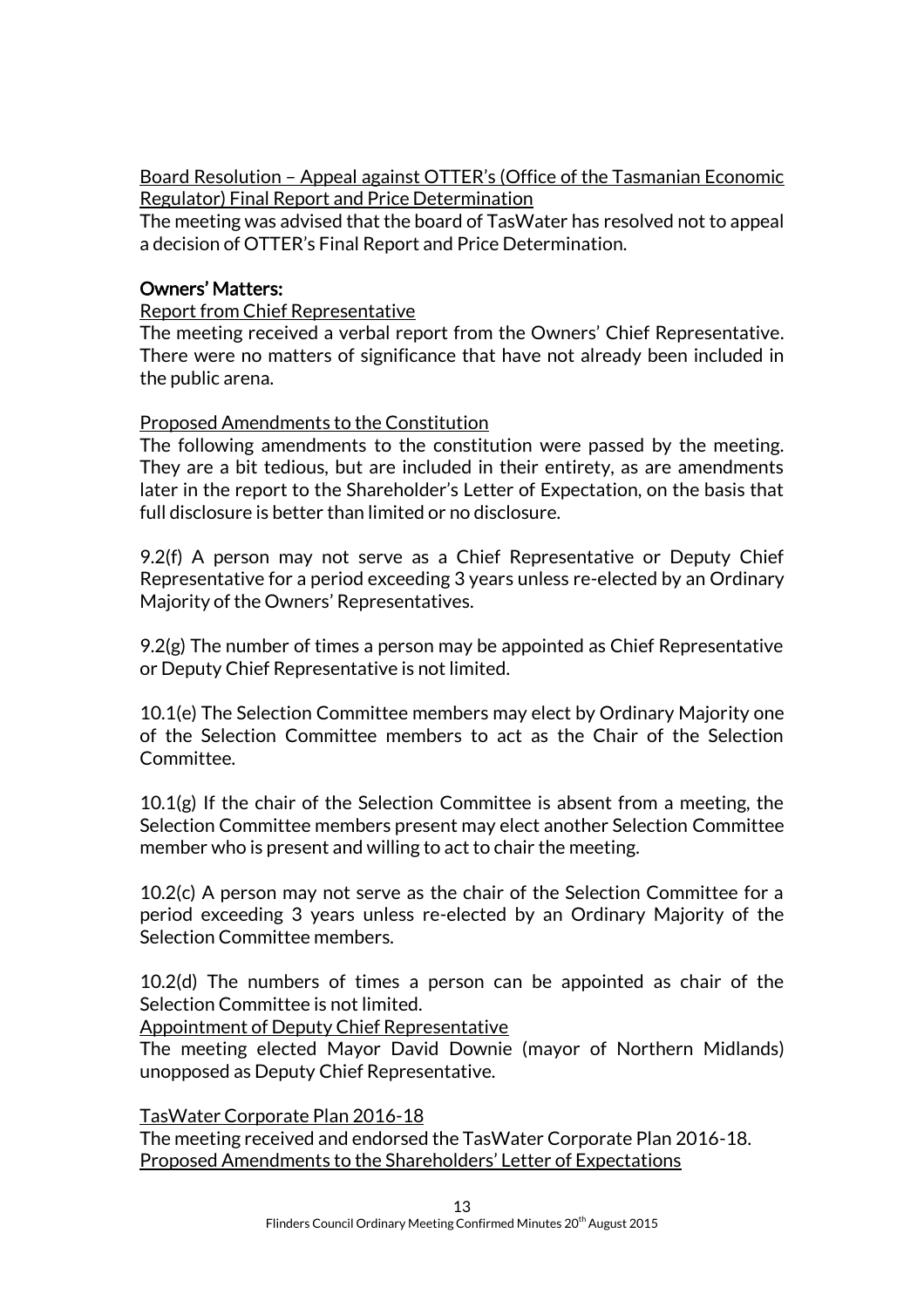The meeting approved the following amendments to the Shareholders' Letter of Expectation:

1.1 Change "commences" to "commenced"; Change "revoked" to "replaced".

2.1 Add "and give guidance in relation to" after "The purpose of this Letter of Expectations is to communicate".

3.2 Add ", the Mayors (where the Owners' Representatives are not also the Mayors) and the General Managers" after "Where this document sets out expectations in relation to the provision of information, the Corporation shall forward such information to the Owners' Representatives".

4.3 Amend the fifth dot point by replacing it with the following two dot points:

- establish and maintain compliance with the ASX Corporate Governance Principles and Recommendations (as amended from time to time) to the extent that they apply to the Corporation's circumstances;
- develop clear and unambiguous guidelines which allow the Shareholders to provide advice and guidance to the Board on matters that fall beyond the scope of the Board;

#### 5.2 Delete

5.3 Delete

6.1 Incorporate in clause 1.1 and renumber remaining clauses accordingly.

8.2 Amend "The Corporate Plan should" and "Each Corporate Plan should" to read "The Corporate Plan shall" and "Each Corporate Plan shall" respectively. Amend the fourth dot point by deleting "10 Year Capital Works forecast" and substituting "10 Year Capital Program and cost estimate". Amend the fifth dot point by adding "for a 10 year period" after "Forecast Profit and Loss, Balance Sheet, Cash Flow and Owners Distributions statements".

8.3 Delete and insert the following in substitution:

The Corporation shall provide a draft of the annual Corporate Plan to the Owners' Representatives at least six weeks prior to the Annual Planning Meeting. The Owners' Representatives will ensure that the annual Corporate Plan is adopted by no later than 31 July each year.

10. Add a new clause 10.6 as follows: The Chairman and CEO shall make themselves available to meet with the Shareholders as and when requested.

26.2 Delete

Schedule A - Add the following definition:

'AEIRFS' means the Australian Equivalents to International Financial Reporting Standards.

New clause - Add a new clause 27 as follows:

#### 27. External Funding Assistance

27.1 The Corporation and the Shareholders will work collaboratively with a view to obtaining external funding assistance to facilitate the timely delivery of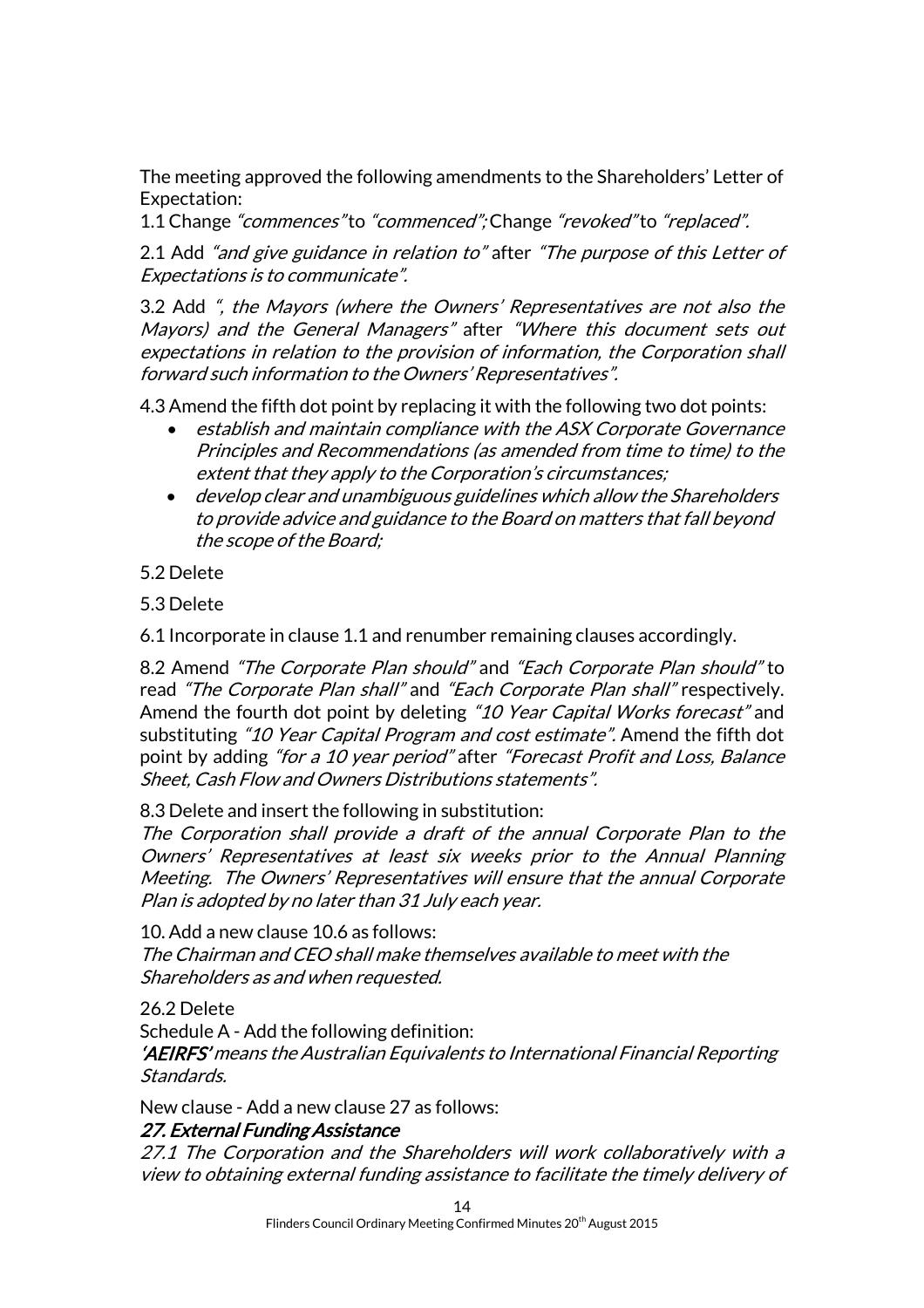the Corporation's capital program whilst ensuring that the prices imposed by the Corporation on its customers are affordable.

Review of the Owners' Representatives Code of Conduct The meeting noted the Owners' Representatives Code of Conduct.

Review of the Board Selection Committee Travel and Business Expenses Policy The meeting resolved to approve the Board Selection Committee Travel and Business Expenses Policy.

Review of the Board Selection Committee Charter The meeting noted the Board Selection Committee Charter with the comment that the Charter should be reviewed in the near future.

#### VOTING REQUIREMENTS:

Simple Majority

#### RECOMMENDATION:

That Councillor Gerald Willis' report as the Flinders Council Representative on TasWater be received.

#### DECISION:

216.08.2015 Moved: Deputy Mayor M Cobham Seconded: Cr P Rhodes That Councillor Gerald Willis' report as the Flinders Council Representative on TasWater be received.

#### CARRIED UNANIMOUSLY (7-0)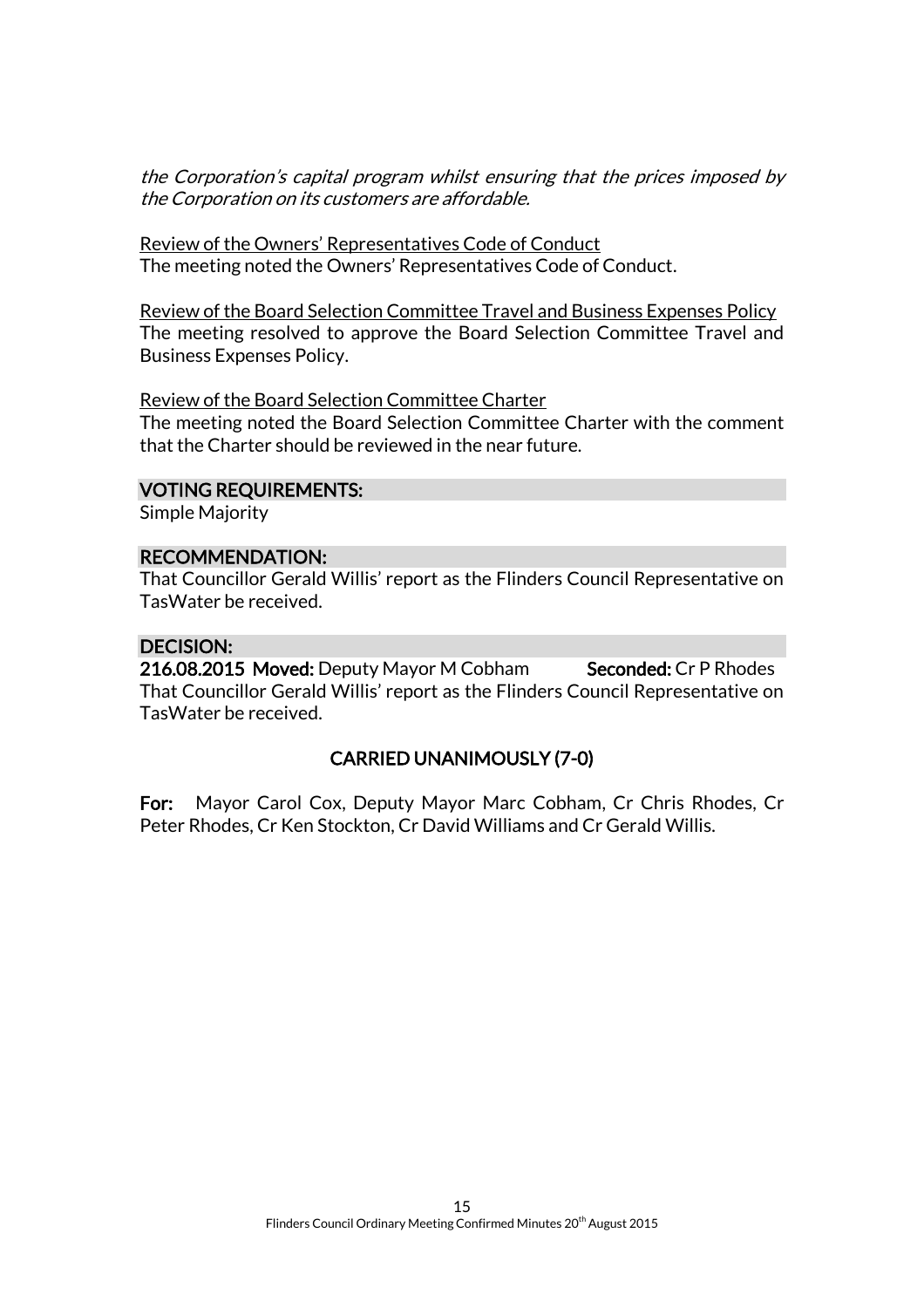#### Report from Councillor Gerald Willis of the Local Government Association Tasmania Annual General Meeting, General Meeting and Annual Conference – July 2015 File No: COU/0303

I was one of the Councillors and staff who represented Flinders Council at the Annual General Meeting and a General Meeting of the Local Government Association Tasmania (LGAT) held in Launceston on Wednesday 22 July and the Annual Conference for the organisation on Thursday 23 and Friday 24 July.

The Annual Meeting was mainly procedural and did not take long to complete. The General Meeting addressed a number of remits submitted by many of the 29 Tasmanian councils and took longer. I expect a report on the results of those remits will be provided in this agenda by the Mayor.

The conference was a two day event. There were a number of presenters of various topics including the results of attempting amalgamation of local councils in Western Australia and the consequences of the earthquakes in Christchurch, New Zealand. There was also a panel discussion chaired by Tim Cox, well-known as a radio broadcaster, which addressed many of the issues faced by local government. The presentations and the panel provided good insight into the working of local government and the way they interact with their local communities. In addition to the presentations, delegates were also able to visit around 30 trade exhibitions provided by organisations who supply goods and services to councils. I found these exhibitions to be very informative and relevant to the council's business.

I was not invited to join the Flinders Council contingent for dinner on the first night. However, I teamed up with Cr Bill McArthur, president of the Municipal Association of Victoria (MAV). Bill attended the conference as a stand-in for Mayor Troy Pickard, president of the Australian Local Government Association, and also as chairman of MAV Insurance, the key sponsor of the conference. We discussed a number of matters. The major topic was the way in which local organisations which do not have an affiliation with state or federal governing bodies might be able to tap into council insurances to obtain cover for public liability insurance for small one off events. The cost of obtaining this type of insurance has long been a concern of mine because it makes it difficult for small organisations to hold events which are open to the public. Bill was able to give some advice on ways this might be addressed and I will follow them up. There were many benefits from attending the conference, but for me this was the major achievement.

The thanks of Flinders Council and its Councillors go to LGAT for subsidising travel for Island Councillors to attend the event.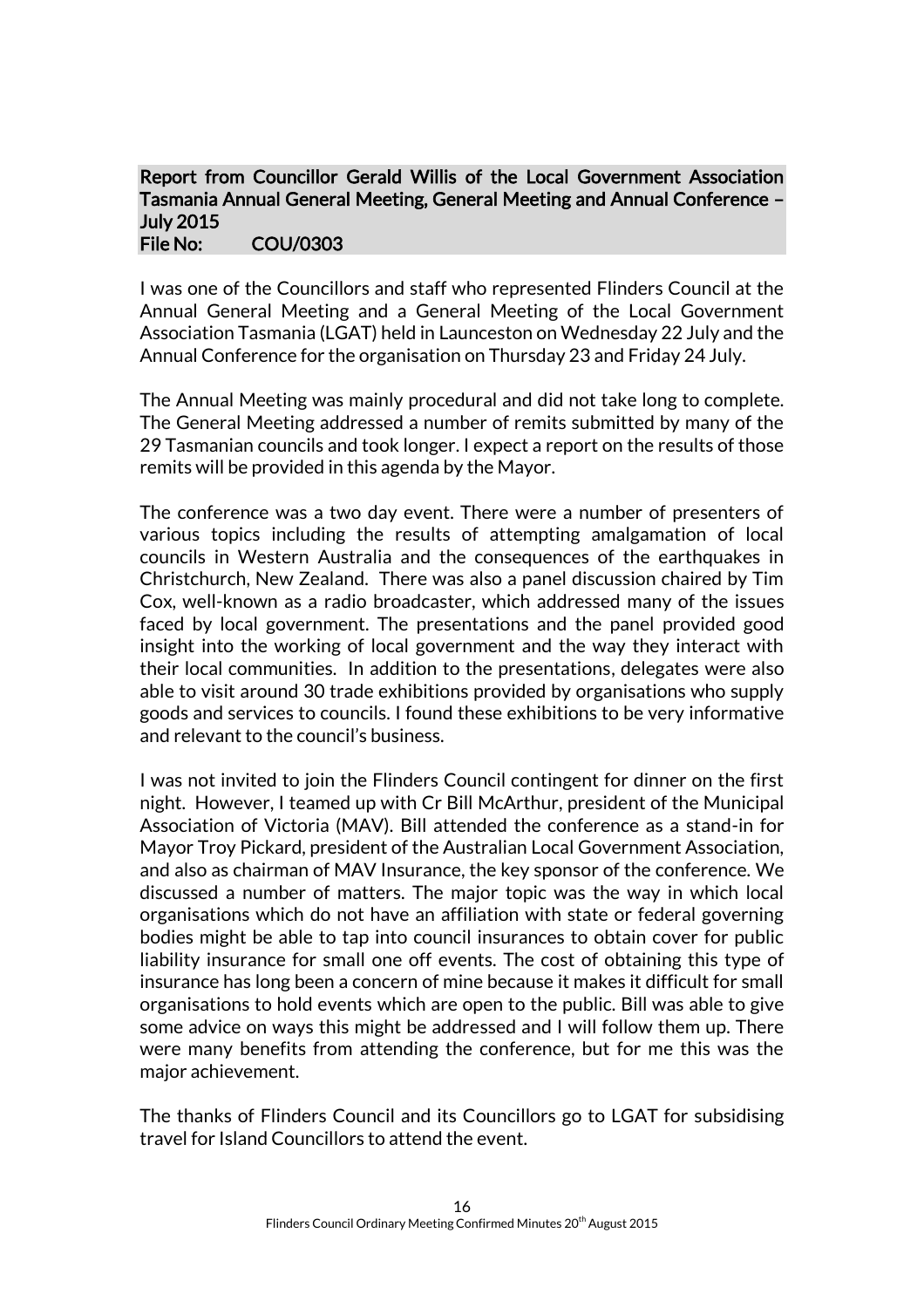#### VOTING REQUIREMENTS:

Simple Majority

#### RECOMMENDATION:

That Councillor Gerald Willis' report on the Local Government Association Tasmania Annual Meeting, General Meeting and Annual Conference be received.

#### DECISION:

217.08.2015 Moved: Cr P Rhodes Seconded: Cr C Rhodes

That Councillor Gerald Willis' report on the Local Government Association Tasmania Annual Meeting, General Meeting and Annual Conference be received.

#### CARRIED UNANIMOUSLY (7-0)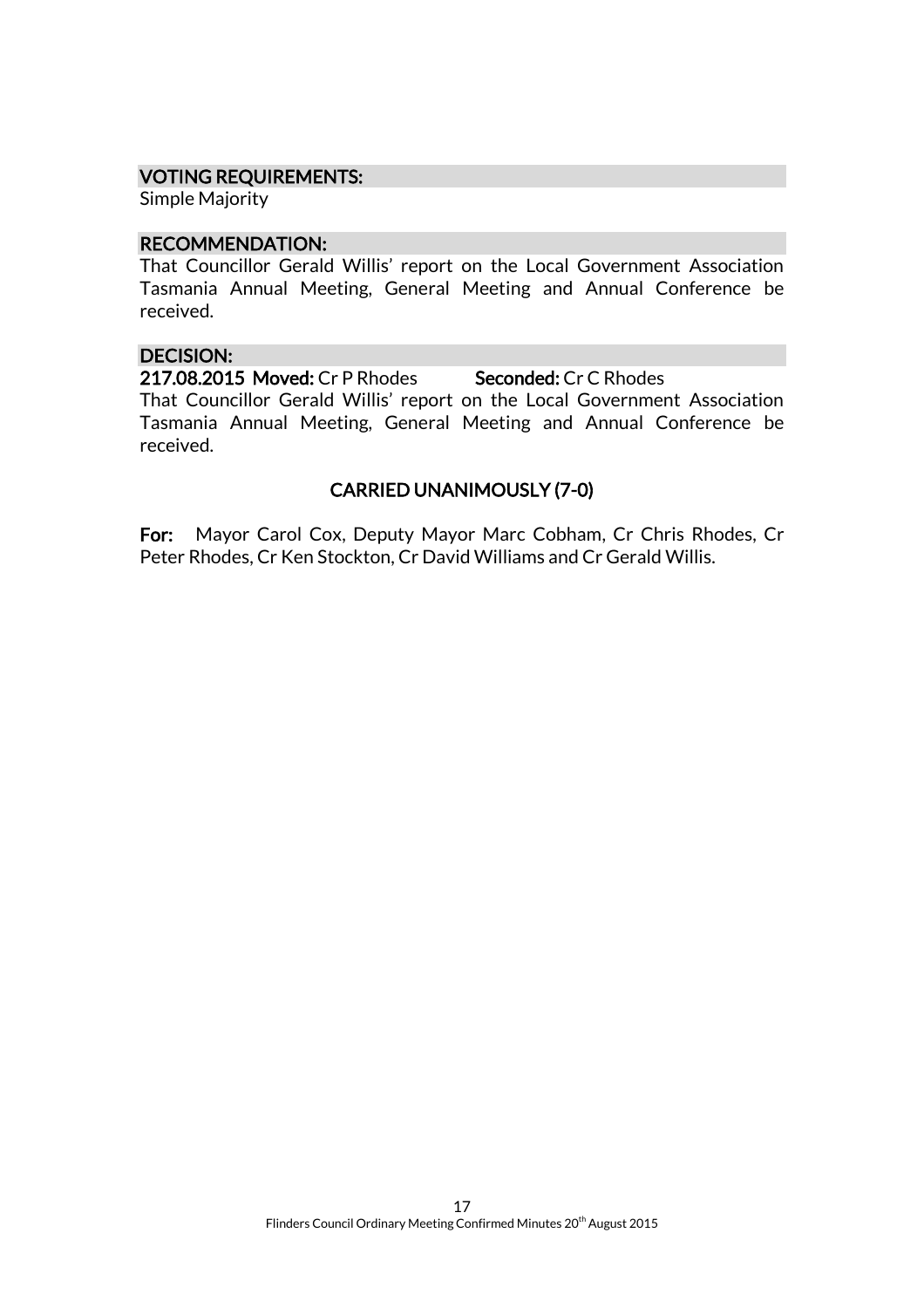## **MAYOR'S REPORT:**

| <b>ACTION</b>            | Information |
|--------------------------|-------------|
| <b>PROPONENT</b>         | Mayor C Cox |
| <b>FILE REFERENCE</b>    | COU/0600    |
| <b>ASSOCIATED PAPERS</b> | Nil         |

## APPOINTMENTS:

| 09/07/15      | General Manager Performance Review Committee Meeting                       |
|---------------|----------------------------------------------------------------------------|
| 16/07/15      | <b>Council Meeting</b>                                                     |
| 18/07/15      | Met with prospective resident re medical services                          |
| 20/07/15      | Healthy Change - Local Government as a Change Agent                        |
| 20/07/15      | Dined with Tourism North Tasmania Board members and                        |
|               | other northern Mayors                                                      |
| 21/07/15      | Local Government Research Symposium                                        |
| 21/07/15      | Meeting of Northern Councils on Benchmarking and Shared<br><b>Services</b> |
| 22/07/15      | Local Government Association of Tasmania (LGAT) AGM                        |
| 22/07/15      | <b>LGAT General Meeting</b>                                                |
| 22/07/15      | Jardine Lloyd Thompson (JLT) (sponsor) Night at the Museum                 |
|               | - networking                                                               |
| 22/07/15      | Dined with West Tamar Councillors and Staff                                |
| 23/07/15      | C8 Breakfast                                                               |
| 23/07/15      | <b>LGAT Conference</b>                                                     |
| 23/07/15      | <b>LGAT Dinner</b>                                                         |
| 24/07/15      | <b>LGAT Conference</b>                                                     |
| 28/07/15      | Meeting with two property owners re drainage and access                    |
| 30/07/15      | Met with Graham Edgely & Mark Henson for update on their                   |
|               | proposed Bass Strait shipping activity                                     |
| 31/07/15      | Music recital                                                              |
| 03/08/15      | Telephone link with the Acting Principal to C Pettit, Education            |
|               | Department, regarding the Review of the Education Act (In                  |
|               | lieu of Mayor's meeting with the Minister for Education in                 |
|               | Devonport)                                                                 |
| 03/08/15      | Met with resident regarding Visa assistance in the form of a               |
|               | supporting letter                                                          |
| 05/08/15      | Met with Acting General Manager, Emergency Management                      |
|               | Co-Ordinator and Mhairi Revie (SES) re Satellite phones                    |
| 05/08/15      | Municipal Emergency Management Committee Meeting                           |
| 07/08/15      | Northern Tasmania Development (NTD) meeting of the Local                   |
|               | Government Committee at Riverside                                          |
| $7 - 9/08/15$ | Phone call conversations with ratepayer re rates increases                 |
|               | (led to my investigating discrepancy in rates being levied)                |
| 11/08/15      | Executive briefing regarding airport infrastructure                        |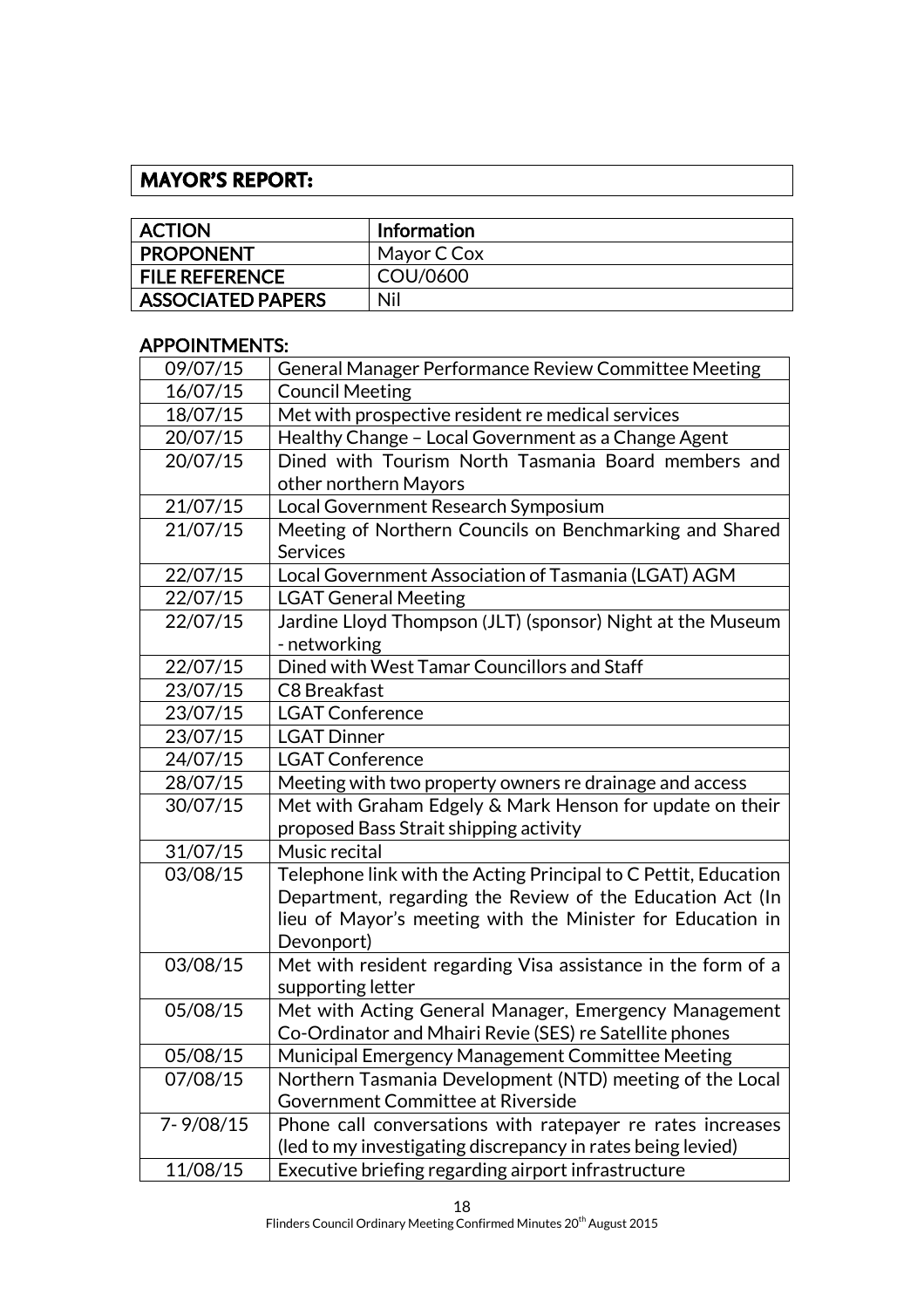| 11/08/15 | Telephone link with the Acting General Manager to the Valuer<br>General's Office re Adjustment Factors used in 2015-16 rates |
|----------|------------------------------------------------------------------------------------------------------------------------------|
|          |                                                                                                                              |
| 11/08/15 | <b>School Association Meeting</b>                                                                                            |
| 12/08/15 | <b>Furneaux Community Health Special Committee Meeting</b>                                                                   |
| 12/08/15 | Met with Community Member alerting me to the washing of                                                                      |
|          | the Whitemark foreshore and loss of access to the beach                                                                      |

#### A week in July in Launceston:

#### Food Security (Monday):

There is no single definition of food security and it certainly means different things to different people. There was a lot of discussion on community gardens and education on eating healthily. Most councils are doing work in this area as is Flinders through its youth programs and simple actions that promote healthier eating i.e. including salads etc. at Council BBQs. Biosecurity was not high in the mind set of many of the attendees, a lot of whom were council officers whose work linked to community. As an elected member I saw biosecurity and also land use planning as having a large impact on food security and Professor David Adams raised the issue of city and agricultural land boundaries and the conflicts that can occur in these areas.

I feel this is still a space that needs a lot more work, but that it is a state and federal issue and not one that councils should be tasked with.

#### Tourism Northern Tasmania (Monday):

It was my pleasure to be invited, with other Northern Region Mayors, to dine with the Board of Tourism Northern Tasmania. This was an opportunity to share information directly with the board members and for me to learn of the issues affecting tourism in the north of the bigger island.

The impressive skills of the waiter were commented on during the night, and I was proud to be able to claim he was an export from Flinders and an example of the professionalism we can develop here. Thank you Peter Blyth.

#### Local Government Research Symposium (Tuesday):

The emphasis was on delivering the message that research is the best foundation for decisions. Researchers and council staff need to find innovative ways to engage with people involved in projects in order to encourage information flow.

The "LGAT 2014 Tasmanian Local Government Elected Member Census" can be found on the LGAT website [www.lgat.tas.gov.au](http://www.lgat.tas.gov.au/) as can the "Statewide Community Satisfaction Survey Research Report 2015".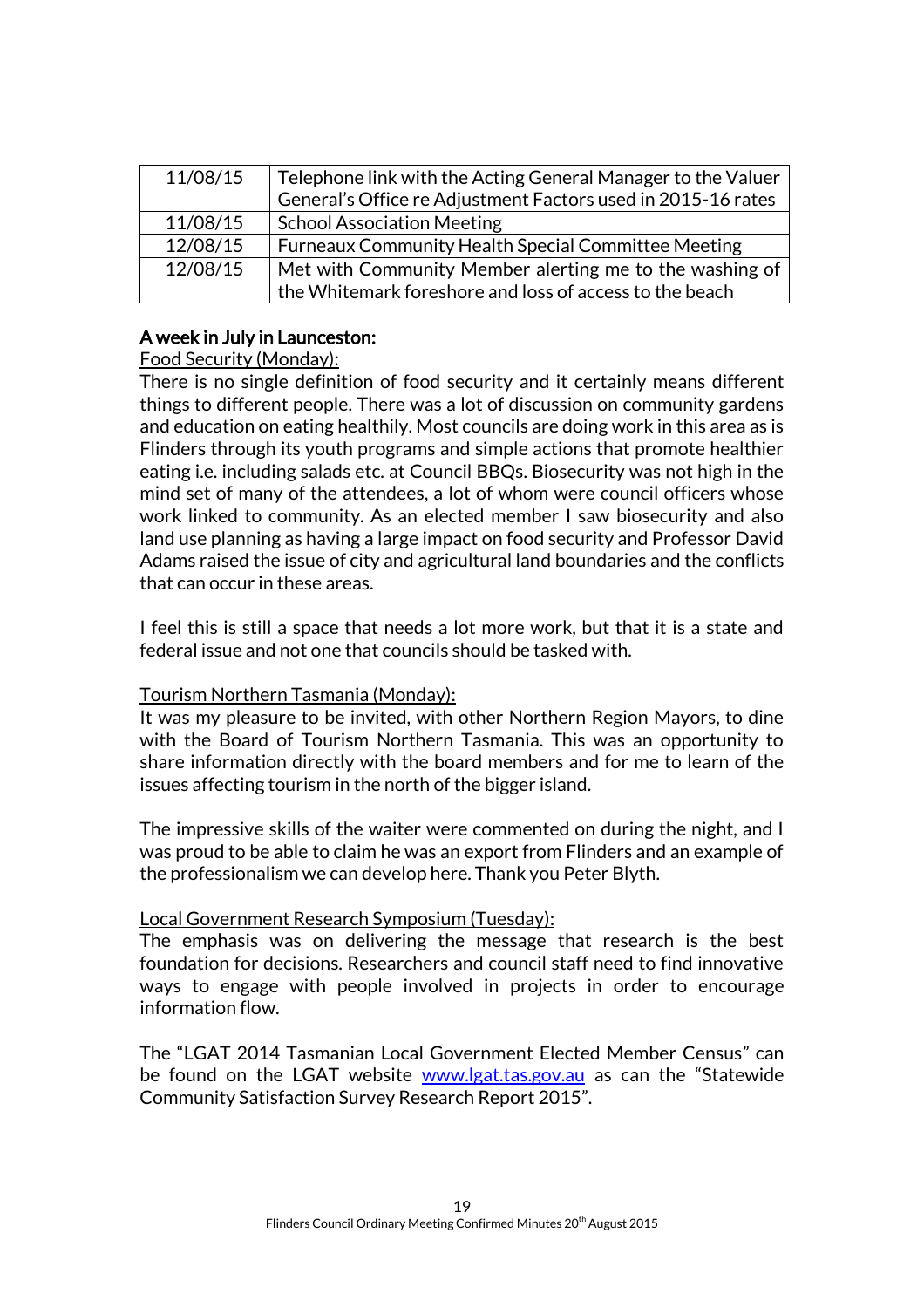#### Bench Marking – Shared Services (Tuesday):

Raoul and I attended a meeting of representatives from the Northern Region Councils and it was agreed to undertake a process of benchmarking the current services provided by each council, including understanding why services might differ in each Council, i.e. comparing apples with apples. The learnings from this will then assist in guiding future discussions on resource sharing, shared services and cost savings within individual councils.

#### LGAT – Annual General Meeting, General Meeting (Wednesday):

I was pleased that when LGAT extended the registration period, Cr. Willis decided to join the Deputy Mayor and I at the meetings and conference, both of which are extremely good for networking and information gathering. Also in attendance at the meetings was the General Manager with staff members Sophie Pitchford and Jana Harper taking advantage of the Conference whilst undertaking other Council business in Launceston.

The Agendas and unconfirmed minutes of the meetings are or will become available on the LGAT website. I have sent a more detailed report on each meeting to Councillors.

#### West Tamar Council (Wednesday):

Flinders Council contracts West Tamar Council to do our Planning and Building. Whilst in Launceston, we took the opportunity for the two Councils to connect over dinner.

#### Conference (Thursday & Friday):

The conference provided the opportunity for professional development, networking and discussions with Local Government and broader community service providers in the trades centres. The contacts made and information gleaned has empowered us to do more in serving the communities of the Furneaux Group.

We managed to organise the Conference Dinner table seating so that, amongst others, Gerald and I were at the same table as the King Island General Manager, his wife and Cr. Cooper whilst Sophie, Jana, Marc and Raoul shared a table with the King Island Mayor. We all found this social meeting to be informative and will endeavour to strengthen our relationship with King Island at an elected member level.

#### Flinders Island District High School Association Meeting 11/8/15:

The Council Representative, Cr. Peter Rhodes, was an apology to the meeting and in his absence I would like to report that the Acting Principal, Ms Holly Barnewall, acknowledged the contribution the Council makes to the School Transition Program. The assistance so far this year includes, organising and supporting Newstead Students to do work experience on Flinders. These same students had met our students during the transition trip that was undertaken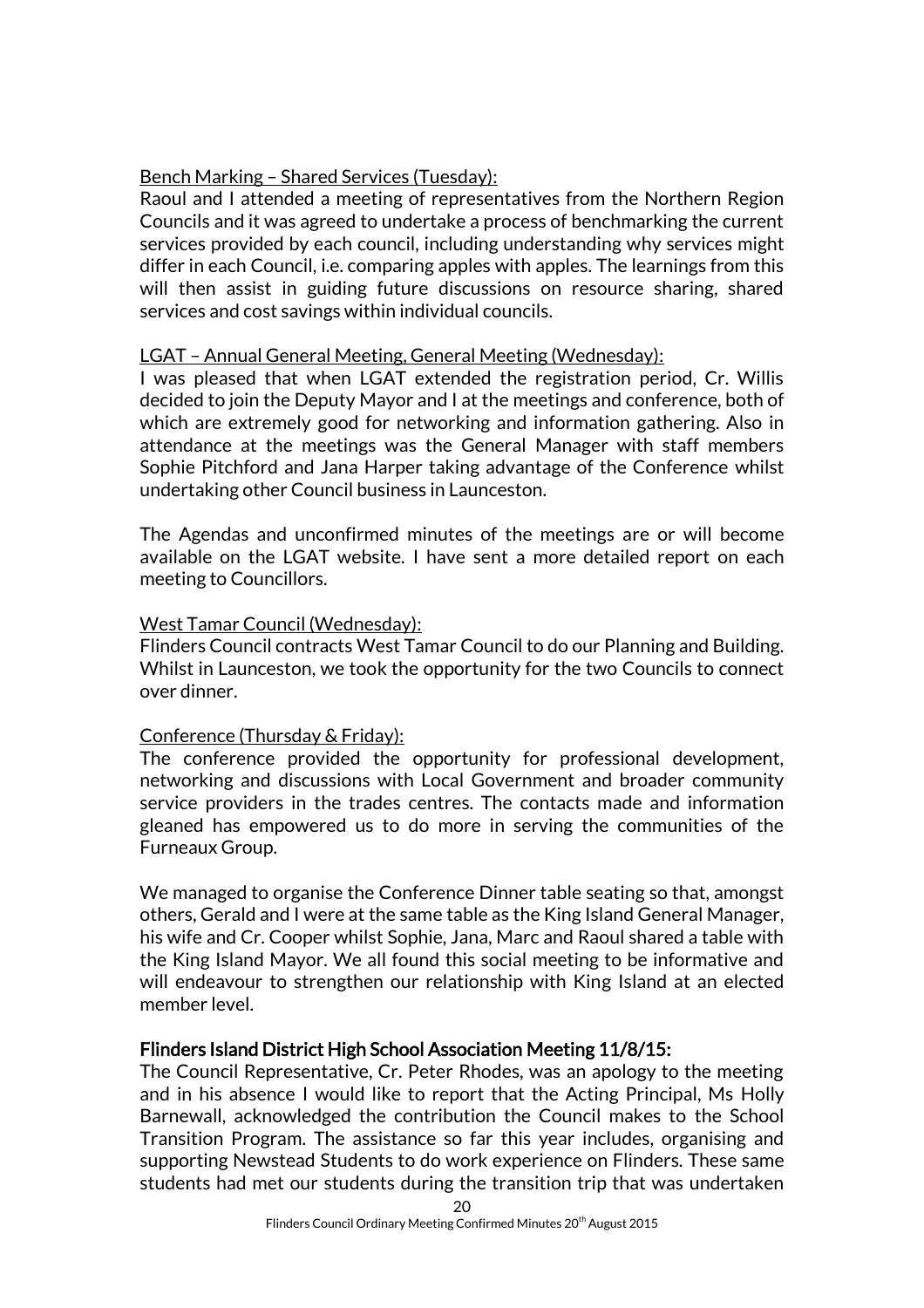by 5 of our high school students this year in Launceston. Council support has included  $1<sup>st</sup>$  driving lessons in the city and other activities that occurred during the trip. The Transition Program is a joint activity between the School and Council and is also utilising funds received as state winners of the NAB Schools First Award in 2012. The newly appointed Principal Mr. Stuart Dwyer starts on the 24<sup>th</sup> of August.

#### Rates:

A letter from the Acting Valuer General has been sent to property owners advising of the error in application of the Adjustment Factor to the Assessed Annual Value of properties within the Flinders Municipality. The letter includes the following message from the Mayor.

"Whilst I would have preferred that this error had not occurred, the Valuer-General's team has been proactive in working with Council staff to fix the problem and identify exactly which property owners are affected and by how much. It may take a little time to resolve the issue and ensure that the rating base is accurate and that rates are correctly applied to property values.

In the meantime, I ask you to hold off paying your rates until corrected rates notices are issued. If you have already paid your rates and your corrected rates notice indicates you have overpaid, a refund will be issued."

I would like to thank the Acting General Manager, Ms Sophie Pitchford, for her immediate action and diligence in following this matter through when I raised the discrepancies with her last Monday morning. Once the Valuer General's office confirmed there had been an error in applying the Adjustment Factors to their file that holds the data for each property, Sophie began the process of working through the issue of how best to make the corrections within the systems used.

#### Whitemark Drainage:

Property owners raised with me the issue of drainage from Whitemark and the effect it has on their properties. I plan to list this topic for workshop discussion.

#### Shipping:

I met with the directors of Port & Coastal Marine Services on their visit to Flinders. They acknowledged their visit was too short and that they would have liked to have met with more Community members. They also advised that they would shortly have an updated document outlining their intention for shipping in Bass Strait. This will be a public document and I will distribute it through the Furneaux Group Shipping Special Committee. I understand they have other Island contacts that will also circulate the document.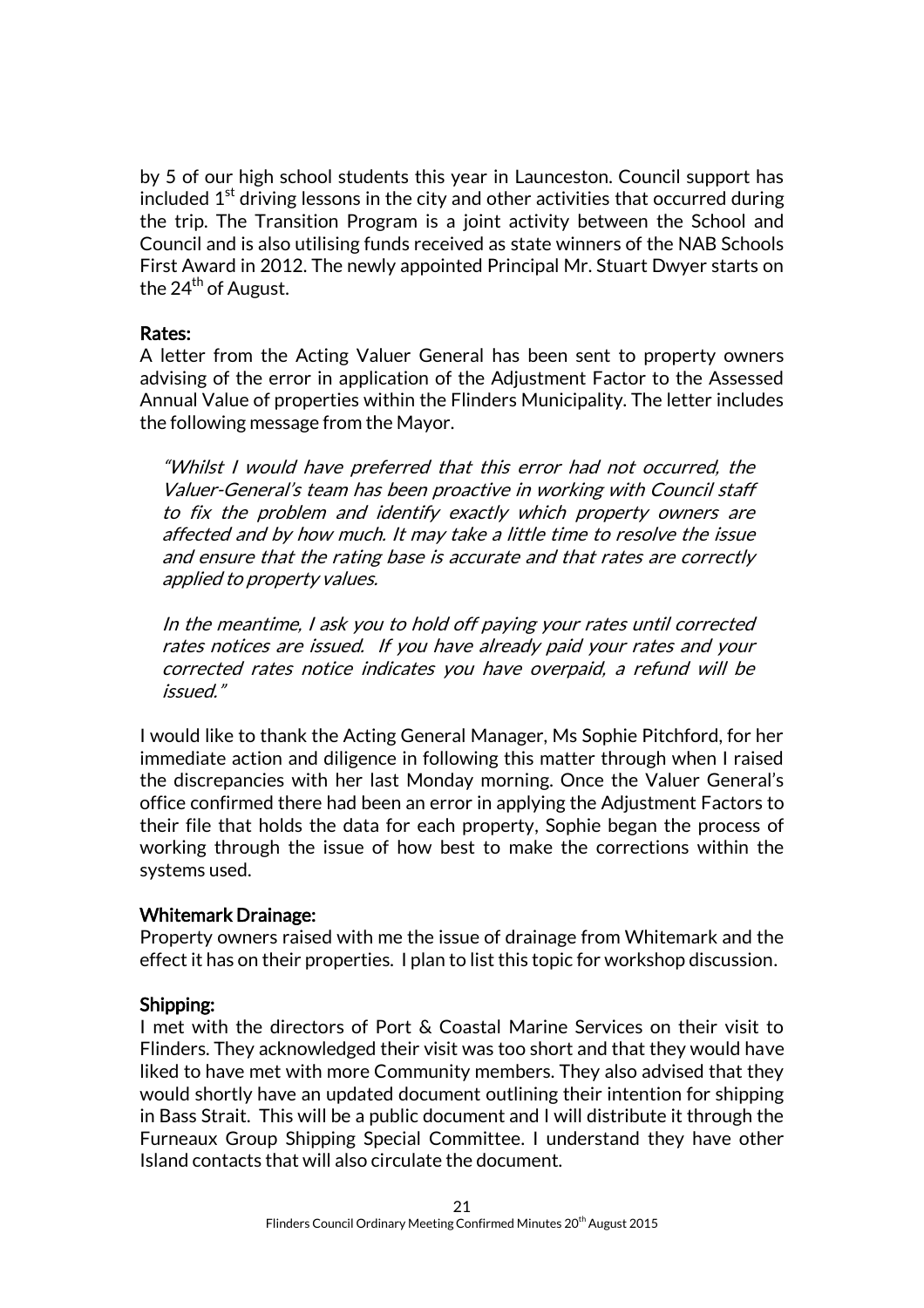## CORRESPONDENCE IN:

| <b>DATE</b> | <b>WHO</b>                                                                | <b>SUBJECT</b>                                                                                                                |
|-------------|---------------------------------------------------------------------------|-------------------------------------------------------------------------------------------------------------------------------|
| 09/07/15    | C Richards, CEO, Bicycle<br><b>Network</b>                                | Invitation to Bike Futures Conference<br>19/10/15                                                                             |
| 10/07/15    | The Hon Elise Archer                                                      | Invitation to the Tuxedo Junction Charity<br><b>Ball for Cancer Council Tasmania</b>                                          |
| 10/07/15    | Chris Griffin, CEO,<br><b>Tourism Northern</b><br>Tasmania                | Key Insights including Tourism Tasmania<br><b>Winter Campaign 2015</b>                                                        |
| 10/07/15    | M Ferguson MP, Minister<br>for Health                                     | Release of White Paper on Delivering Safe<br>& Sustainable Services and update on other<br><b>Health Decisions</b>            |
| 10/07/15    | G Smith, TasPorts                                                         | Response to query about re-installation of<br>Fisherman's Memorial                                                            |
| 10/07/15    | P Gutwein MP, Minister<br>for Planning and Local<br>Government            | Local Government Road Hierarchy &<br>Depreciation                                                                             |
| 14/07/15    | A Nikolic MP                                                              | Funding Opportunity - Stronger<br><b>Communities Program</b>                                                                  |
| 14/07/15    | F Madigan, LGAT                                                           | The Future of Australia's Federation<br>Survey: Australian Policymakers &<br><b>Practitioners Study</b>                       |
| 15/07/15    | J Rockliff MP, Deputy<br>Premier & Minister for<br>Education              | Review of the <i>Education Act 1994</i> and<br>invitation to meet with Mayors                                                 |
| 15/07/15    | RPM Garwood, Wing<br>Commander (Australian<br>Air Force Cadets)           | Newly appointed and priority is to grow<br>and develop Tasmanian youth through<br><b>AAFC</b>                                 |
| 15/07/15    | <b>General Manager</b>                                                    | Annual leave                                                                                                                  |
| 15/07/15    | A Nikolic MP                                                              | S Giles Funding and Stronger Communities<br>Program funding opportunity                                                       |
| 16/07/15    | C Scarth, CEO, AMES                                                       | New research - Report on the Small Towns<br>Big Returns, the Economic and Social<br>Impact of the Karen Resettlement at Nhill |
| 16/07/15    | <b>Master Builders</b><br><b>Association of Tasmania</b>                  | Awards for Excellence Presentation 15/8                                                                                       |
| 18/07/15    | <b>Community Member</b>                                                   | Killiecrankie Community Centre                                                                                                |
| 24/07/15    | Scouts Tasmania                                                           | Invite to presentation awards 11/9/15                                                                                         |
| 21/07/15    | <b>TasWater</b>                                                           | Quarterly Report to June 30 <sup>th</sup> 2015                                                                                |
| 22/07/15    | Regional<br>Telecommunications<br>Independent Review<br>Committee (RTIRC) | Acceptance of submission                                                                                                      |
| 22/07/15    | <b>Tasmanian Audit Office</b>                                             | Annual Audit Arrangements for Financial<br>Year Ended 30 June 2015                                                            |
| 24/07/15    | The Australian Lions<br>Drug Awareness<br>Foundation                      | Resilience and Ice - Newsletter                                                                                               |
| 24/07/15    | <b>TasRail</b>                                                            | Underlying value to Tasmania of TasRail's                                                                                     |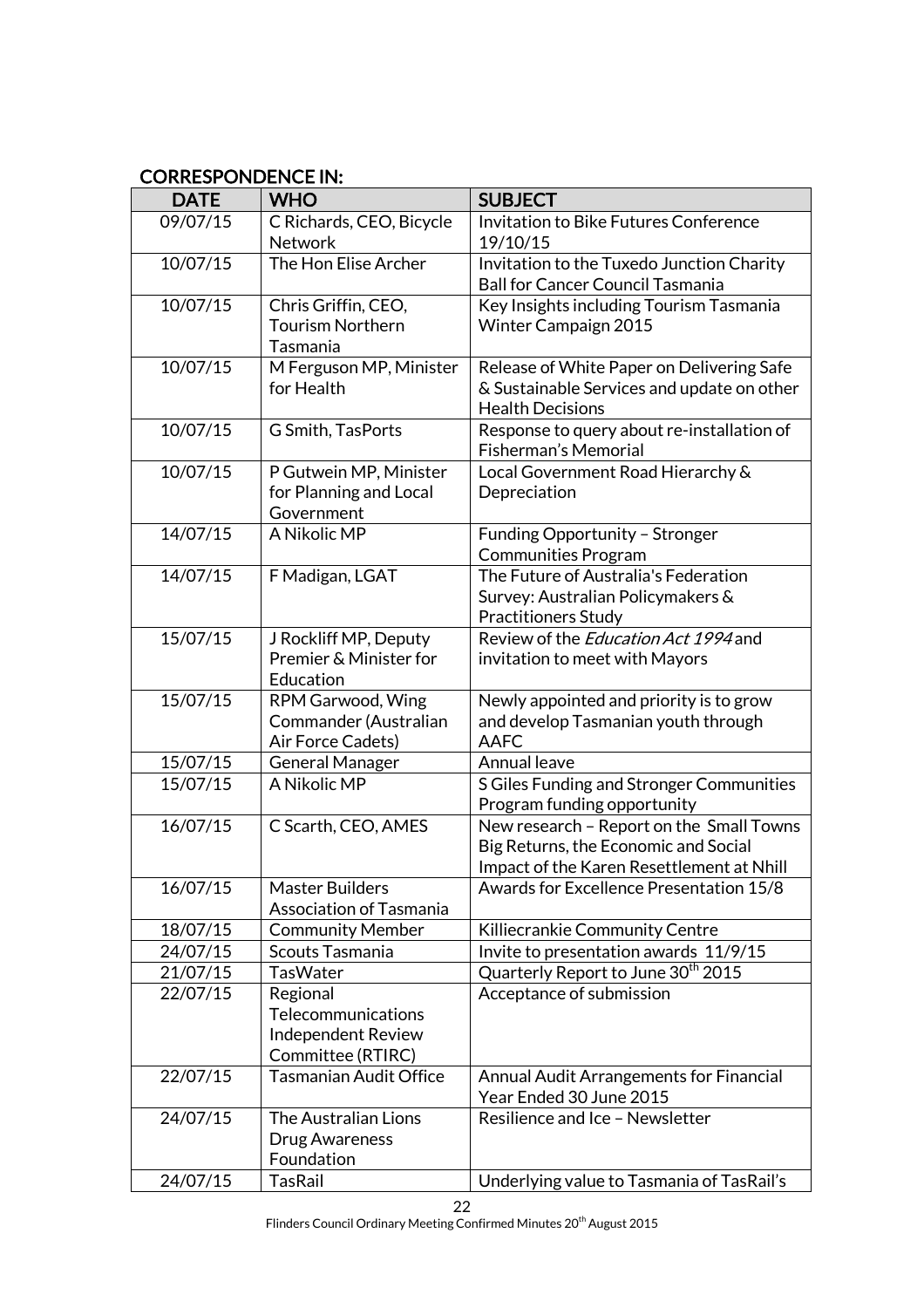|             |                               | statewide freight services                 |
|-------------|-------------------------------|--------------------------------------------|
| 24/07/15    | <b>Fuel Tax Credits</b>       | Powering Regional Australia: The Case for  |
|             | Coalition                     | <b>Fuel Tax Credits</b>                    |
| 24/07/15    | <b>Australian Local</b>       | ALGA 2015 Local Roads and Transport        |
|             | <b>Government Association</b> | Congress, Ballarat, 17-19 November         |
|             | (ALGA)                        |                                            |
| 24/07/15    | <b>New Forests</b>            | Invite to reception with the Board of      |
|             |                               | Directors of Forest Trends, 19/10/15       |
|             |                               | Launceston                                 |
| 24/07/15    | Scouts Tasmania               | Invite to AGM, 11/9/15 Latrobe             |
| 27/07/15    | Tasmania Taskforce            | Taskforce Northern Tasmania Industry       |
|             |                               | Roundtable 31/7/15                         |
| 27/07/15    | <b>Tas Audit Office</b>       | Interim Management Letter-Financial        |
|             |                               | Report for Year ended 30 June 2015         |
| 28/07/15    | J McDonnell, Hydro            | Update on the Flinders Island Renewable    |
|             | Tasmania                      | <b>Energy Project</b>                      |
| 28/07/15    | <b>Department of Premier</b>  | Local Government Division Bulletin (Code   |
|             | and Cabinet                   | of Conduct Bill)                           |
| 28/07/15    | <b>Government News</b>        | Australian Waste & Recycling Expo          |
| 31/07/15    | Northern Tasmanian            | Link to NBN Strategies - follow on from C8 |
|             | Development (NTD)             | Meeting                                    |
| 31/07/15    | <b>LGAT</b>                   | Nominations for LGAT President             |
|             |                               | announced                                  |
| 03/08/15    | Examiner, Copy of Media       | Business boost as Flinders Island Hybrid   |
|             | Release from the              | Energy Hub gets underway                   |
|             | Minister for Energy,          |                                            |
|             | Matthew Groom MP              |                                            |
| 03/08/15    | M Brewster, CEO,              | Water & sewerage prices                    |
|             |                               |                                            |
|             | TasWater                      |                                            |
| 03/08/15    | Minister for Information      | State Government Submission to the         |
|             | Technology & Innovation       | Regional Telecommunications Independent    |
|             |                               | Review Committee's inquiry (Inc. copy of   |
|             |                               | submission)                                |
| 04/08/15    | <b>Planet Ark</b>             | Make it Wood                               |
| 04/08/15    | Dr K. Stephensen, CEO         | Tasmanian Taskforce (Labor Government)     |
|             | <b>LGAT</b>                   | - submissions due 31/8/15                  |
| 04/08/15    | D. K. Stephensen, CEO         | Code of Conduct Legislation query on       |
|             | <b>LGAT</b>                   | timeframes for lodging complaints          |
| 04/08/15    | Tracey Clarke,                | Agenda & information for Local             |
|             | Communications                | Government Committee Meeting to be         |
|             | Manager, NTD                  | held on 7 <sup>th</sup> August             |
| 05/08/15    | Chris Griffin, CEO,           | Staff appointments                         |
|             | <b>Tourism Northern</b>       |                                            |
|             | Tasmania                      |                                            |
| 09&11/08/15 | Land owner &                  | Letter re valuation issues on Flinders     |
|             | prospective developer         |                                            |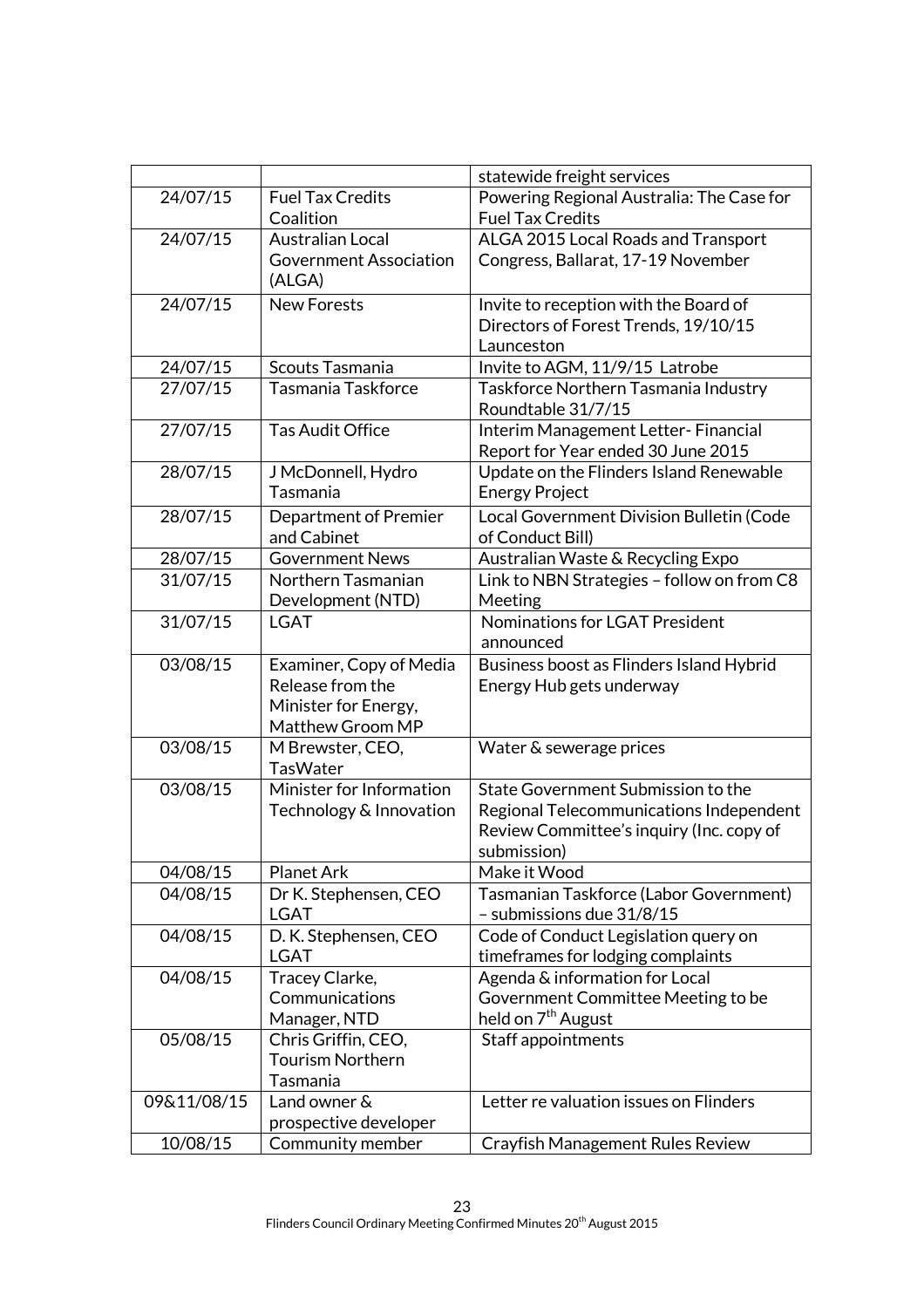## CORRESPONDENCE OUT:

| <b>DATE</b> | <b>WHO</b>                                           | <b>SUBJECT</b>                                                                                                  |
|-------------|------------------------------------------------------|-----------------------------------------------------------------------------------------------------------------|
| 09/07/15    | Mr G Smith, TasPorts                                 | Query re installation of Fisherman's<br>Memorial                                                                |
| 15/07/15    | Councillors                                          | Extra Roads to Recovery Funding Update                                                                          |
| 17/07/15    | G Edgely, Port and<br><b>Coastal Marine Services</b> | Some contact information in the Furneaux<br>Group                                                               |
| 21/07/15    | Councillors                                          | General Manager on Leave                                                                                        |
| 22/07/15    | <b>RTIRC</b>                                         | Submission to Australian Regional<br>Telecommunications Review 2015                                             |
| 29/07/15    | Householder                                          | Council Draft Strategic Plan out for<br>comment                                                                 |
| 30/07/15    | Councillors                                          | Update on Killiecrankie possible toilet site<br>after testing                                                   |
| 03/08/15    | Two community members                                | Follow up information on Killiecrankie<br>toilet placements                                                     |
| 03/08/15    | Alexandra Humphries,<br>Examiner                     | Comments on Government Release of<br>information on Flinders Renewable Energy<br>Hub                            |
| 03/08/15    | Councillors                                          | Update on Port & Coastal Marine Service<br>visit                                                                |
| 05/08/15    | Minister for Planning and<br><b>Local Government</b> | Flinders Council inclusion in regional<br>investigations into resource sharing and/or<br>shared service options |
| 09/08/15    | Land owner & prospective<br>developer                | Response to letter received                                                                                     |
| 11/08/15    | Councillors                                          | Update on investigation into anomalies in<br>general rates charged                                              |
| 11/08/15    | Angela Miller, Westpac                               | Query re August 20 <sup>th</sup> proposed visit                                                                 |
| 11/08/15    | Two property owners                                  | Re Whitemark drainage                                                                                           |
| 12/08/15    | Property owners                                      | Joint letter from the Acting Valuer General<br>and Mayor re error in rate demands                               |

#### VOTING REQUIREMENTS:

Simple Majority

#### RECOMMENDATION:

That the Mayor's report be received.

#### DECISION:

218.08.2015 Moved: Deputy Mayor M Cobham Seconded: Cr P Rhodes That the Mayor's report be received.

## CARRIED UNANIMOUSLY (7-0)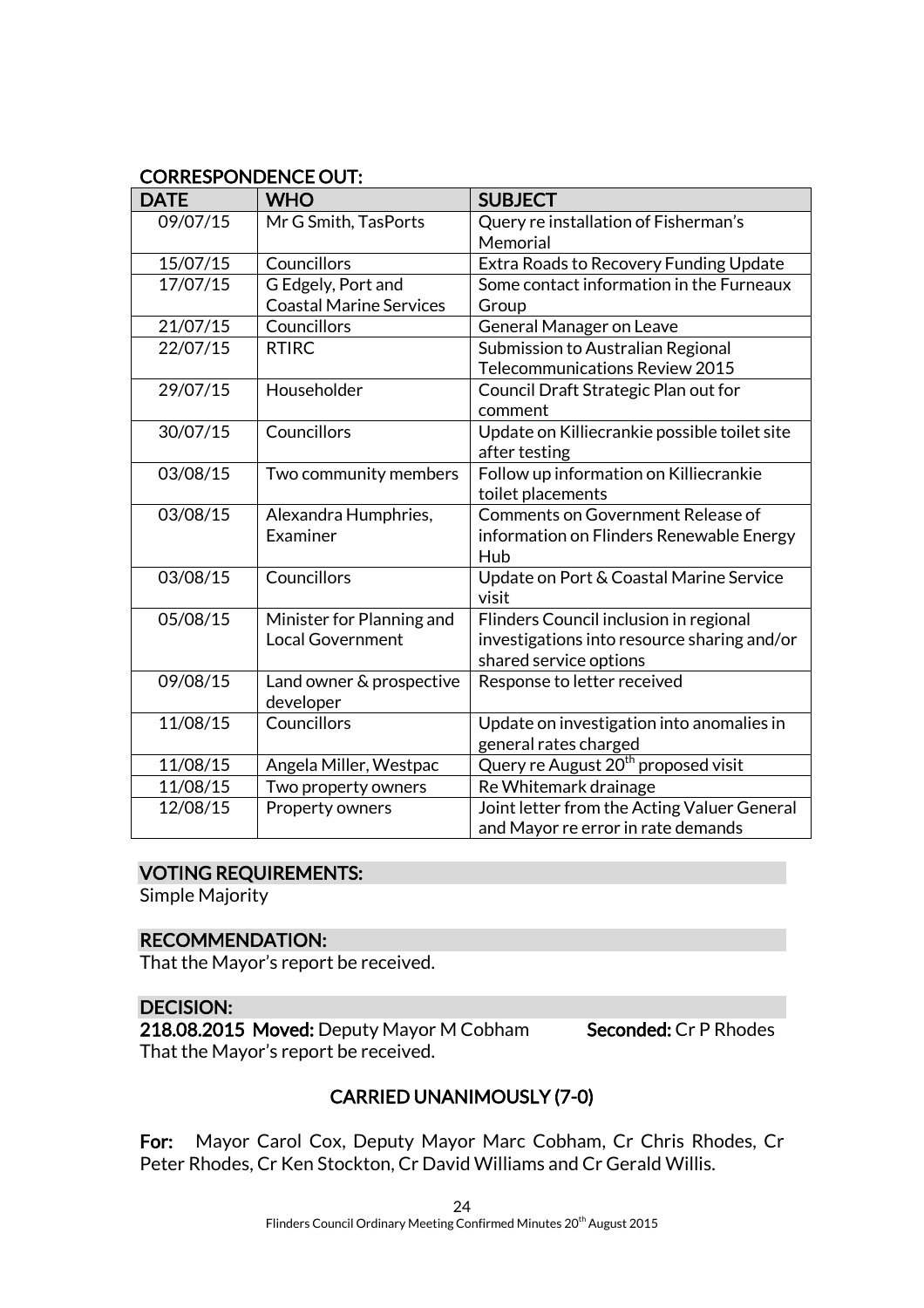## **A. DEVELOPMENT SERVICES**

| <b>Item A1:</b> | <b>Planning Applications Report</b> |
|-----------------|-------------------------------------|
|-----------------|-------------------------------------|

| <b>ACTION</b>            | <b>Information</b>                            |
|--------------------------|-----------------------------------------------|
| <b>PROPONENT</b>         | Council Officer                               |
| <b>OFFICER</b>           | Jacci Viney, Development Services Coordinator |
| <b>FILE REFERENCE</b>    | PLN/0105                                      |
| <b>ASSOCIATED PAPERS</b> | Nil                                           |

#### INTRODUCTION:

The purpose of this report is to provide Councillors with an update of the applications which have been dealt with by the Planning Department for the period January – July 2015.

#### PREVIOUS COUNCIL CONSIDERATION:

Some items considered at meetings of Council while the remainder have been approved under delegation by the General Manager.

#### OFFICER'S REPORT:

The amount of applications approved during the January – July period of 2015 was 21. The varying types of development applied for during the period are shown in the following graph:

#### Types of development approved

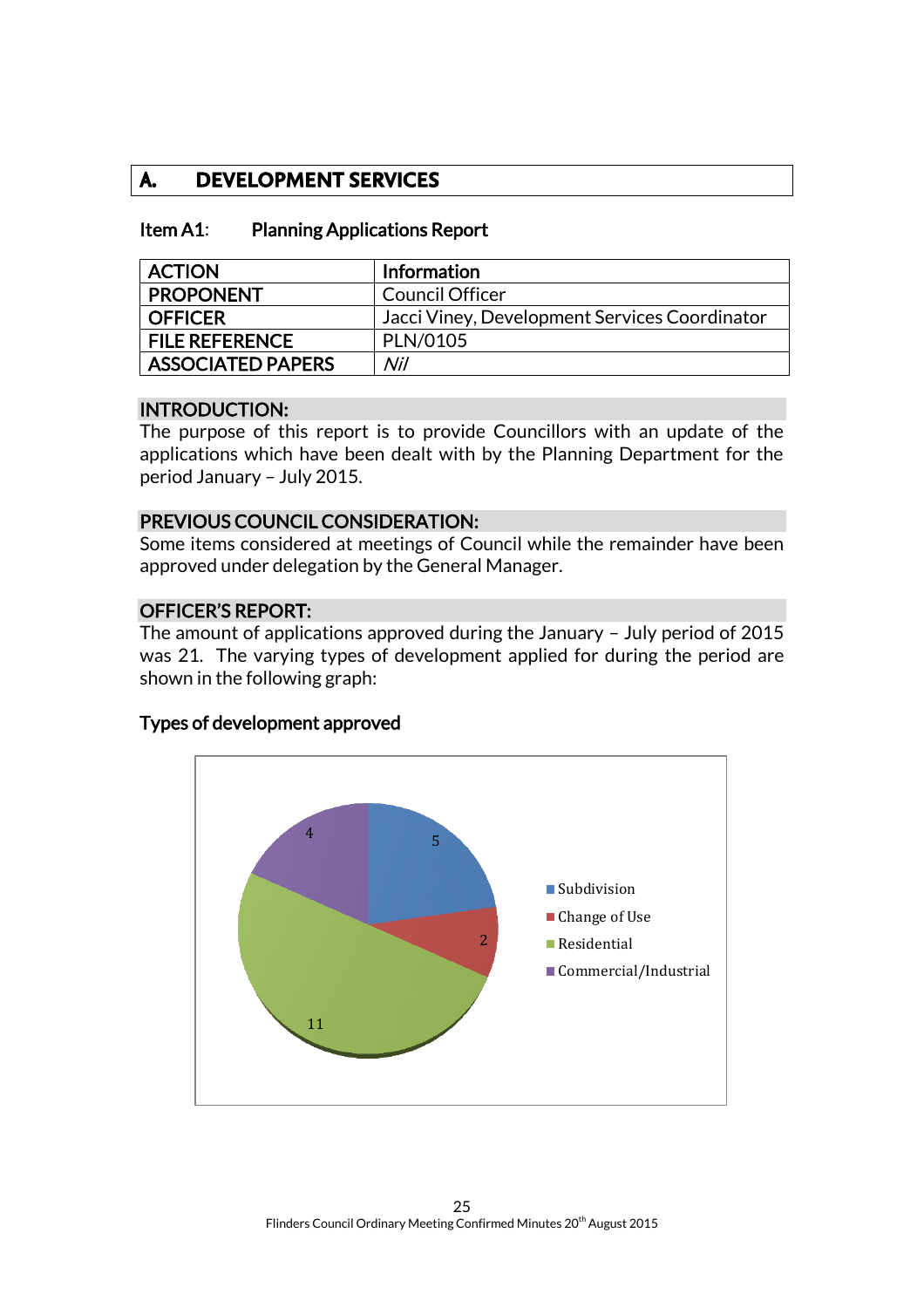The following pie graph shows the number of applications that were referred to a Council meeting and those that were approved by Council's General Manager by delegation:



#### Council approved and delegated applications

As a matter of interest the following chart shows the ratio of applications which were treated as permitted. Unfortunately the current scheme, although somewhat light on detail, policy and direction, often calls in basic applications as a discretionary use.



#### Proportion of discretionary permits and permitted permits

## VOTING REQUIREMENTS:

Simple Majority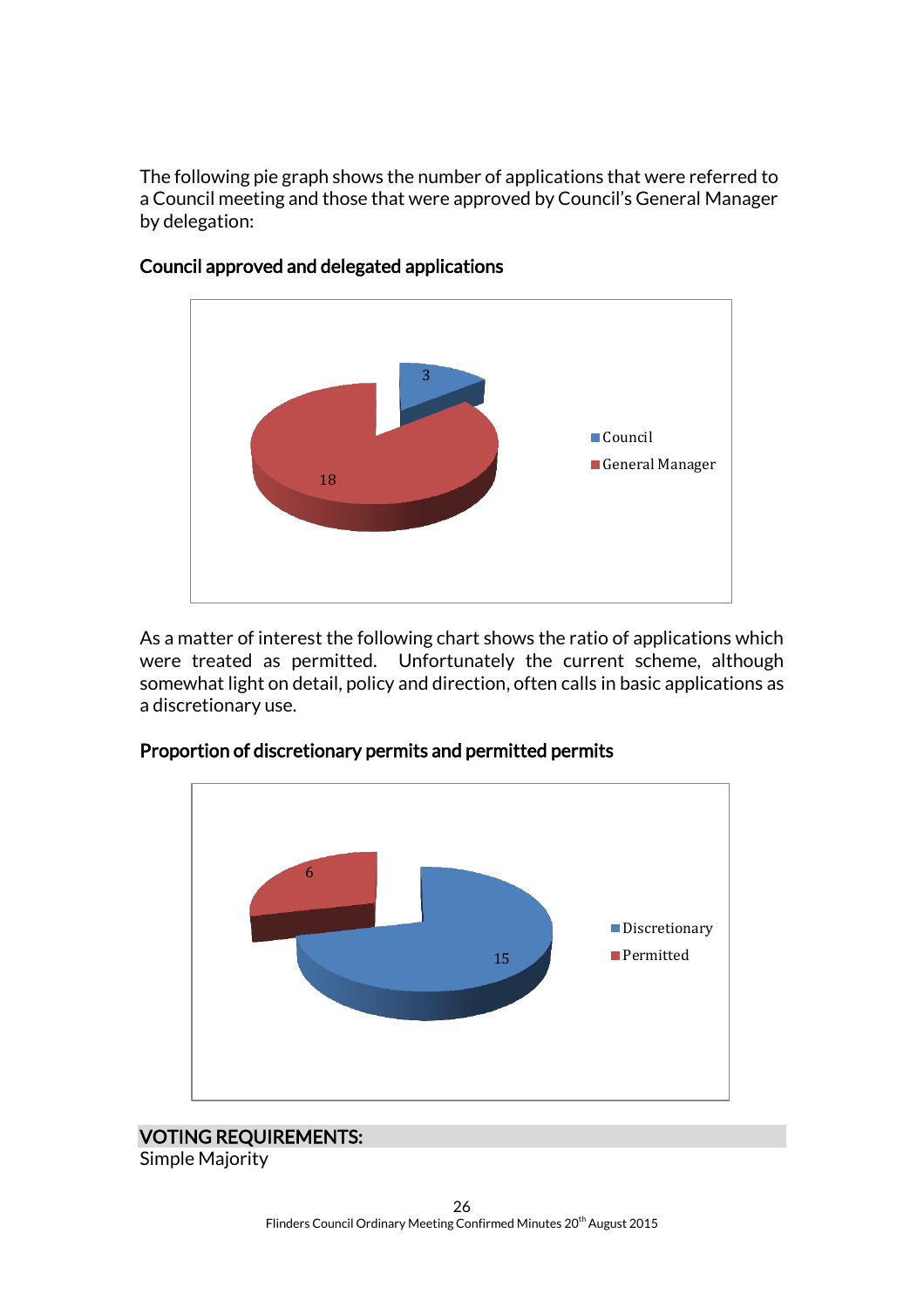#### OFFICER'S RECOMMENDATION:

That the report be received.

#### DECISION:

219.08.2015 Moved: Deputy Mayor M Cobham Seconded: Cr D Williams That the report be received.

#### AMENDMENT

220.08.2015 Moved: Cr P Rhodes Seconded Cr G Willis That the report be resubmitted with more information included.

## CARRIED (4-3)

For: Cr C Rhodes, Cr P Rhodes, Cr K Stockton and Cr G Willis. Against: Mayor C Cox, Deputy Mayor M Cobham and Cr D Williams.

#### **SUBSTANTIVE**

219.08.2015 Moved: Cr P Rhodes Seconded Cr G Willis That the report be resubmitted with more information included.

#### CARRIED (4-3)

For: Cr C Rhodes, Cr P Rhodes, Cr K Stockton and Cr G Willis. Against: Mayor C Cox, Deputy Mayor M Cobham and Cr D Williams.

Mayor Carol Cox passed the Chair to Deputy Mayor Marc Cobham at 1:20pm.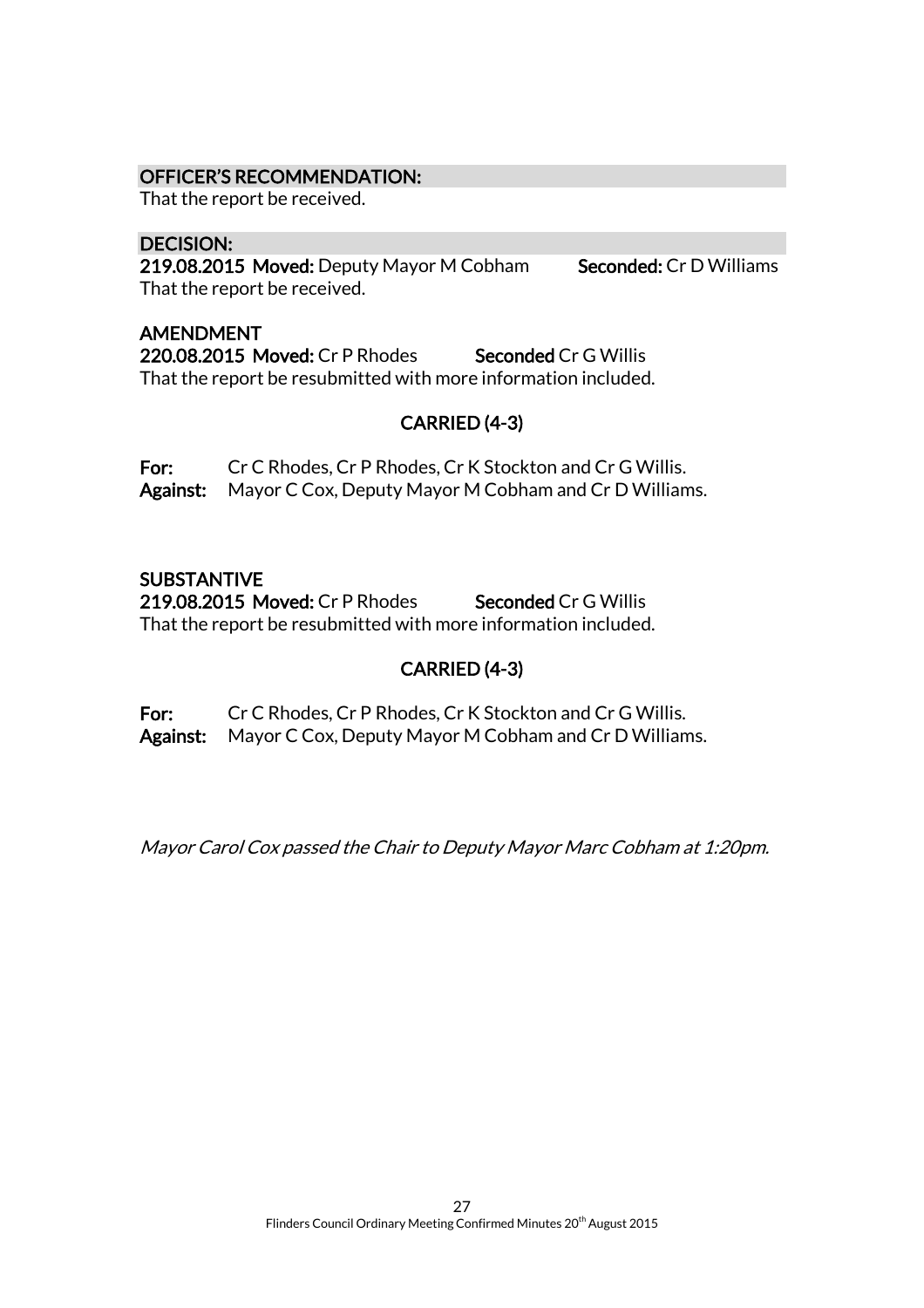## **B. NOTICE OF MOTIONS**

#### Item B1: Notice of Motion – Code of Conduct – Notification Period

| <b>ACTION</b>            | <b>Decision</b>                              |
|--------------------------|----------------------------------------------|
| <b>PROPONENT</b>         | Mayor Carol Cox                              |
| OFFICER                  | Sophie Pitchford, Corporate Services Manager |
| <b>FILE REFERENCE</b>    | COU/0303                                     |
| <b>ASSOCIATED PAPERS</b> | Nil                                          |

#### NOTICE OF MOTION:

That the Flinders Council considers the following 5 options in relation to the timeframe for Code of Conduct complaints and advises the Local Government Association of Tasmania (LGAT) on the option they would like LGAT to advocate for:

1. Only allow for complaints regarding incidents/matters that have happened in the preceding 90 days.

OR

2. Allow for complaints regarding incidents/matters that have happened in the preceding 6 months.

OR

3. Allow for complaints to be lodged within 60 days after the general public or complainant become aware of the alleged contravention of the code of conduct as long as the alleged contravention is within the current term of office.

OR

4. Only allow for complaints regarding incidents/matters that have happened in the preceding 90 days, but clearly provide the ability for the Code of Conduct Panel to consider related matters that precede the 90 days but are within the current term.

OR

5. Other as described in a separate motion by Council.

#### COUNCILLOR'S REPORT:

I offer the following based on information from Dr Katrena Stephensen, the CEO of LGAT, as the report to this Notice of Motion.

"Further to the item at the 22 July General Meeting of LGAT, it was agreed that LGAT would seek feedback from councils out of session, but ahead of the Legislative Council returning and continuing the debate on the Code of Conduct Amendment Bill.

The recommendation put forward by LGAT based on the experience of the Association as Registrar of the Standards Panel was: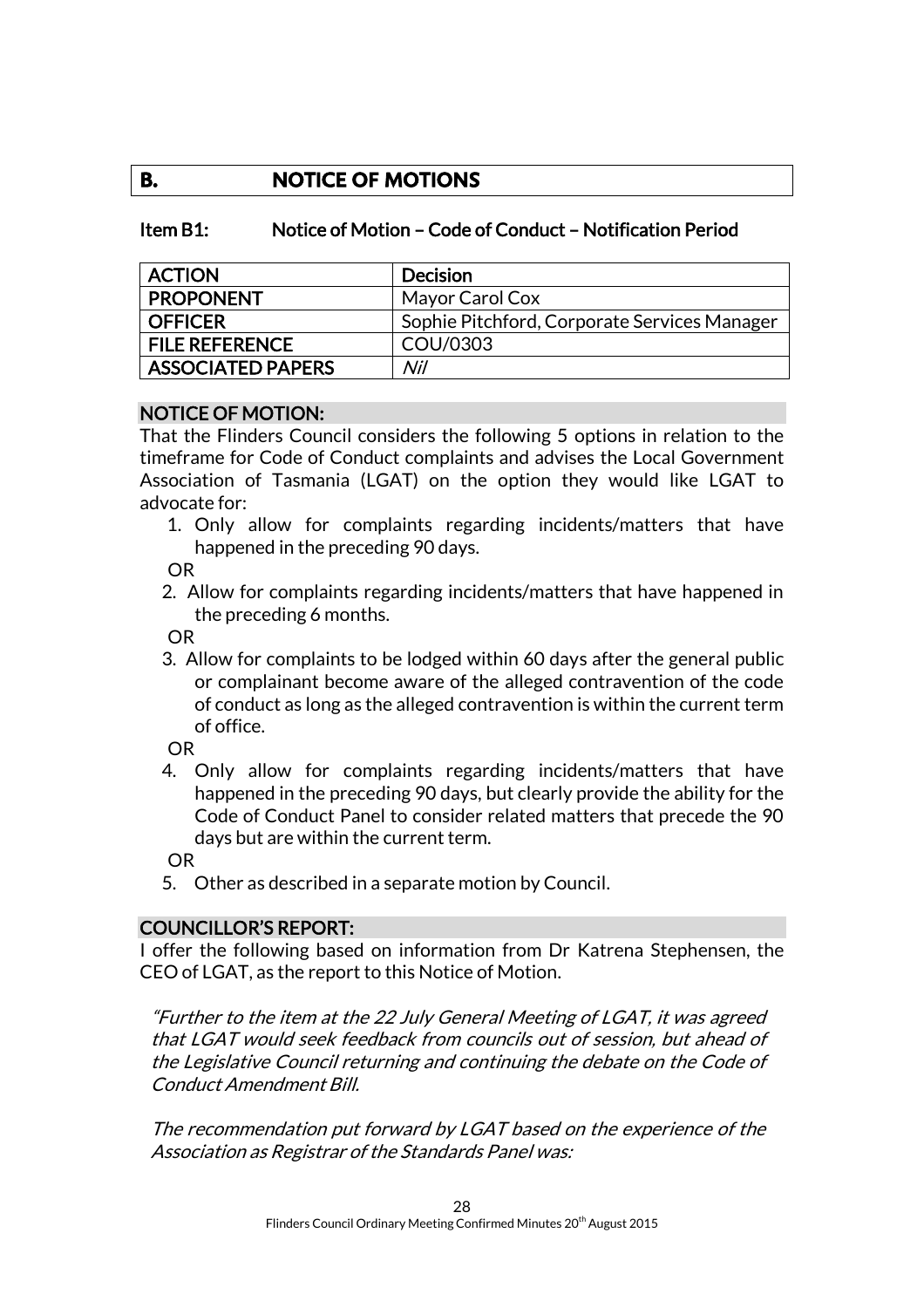"Only allow for complaints regarding incidents/matters that have happened in the preceding 90 days."

At the General Meeting in July it appeared that some Members had concerns similar to those raised in the Legislative Council.

Currently a complaint must be lodged within 90 days of an incident occurring. Some members of the Legislative Council have suggested that this be amended to within sixty days after the general public or the complainant become aware of the alleged contravention of the code of conduct (whomever first became so aware).

The Association is concerned that there is a risk the proposed amendment would mean that a code of conduct complaint could be lodged at any time, for example years after the alleged contravention. It would also be significantly difficult to define 'awareness' and has potential to be used maliciously. Administratively it might be easier just to extend the timeframe for lodging a complaint, but again there is potential for this to be used maliciously, for example, around election time when an incident has long been known about.

The main concern from LGAT members appeared to relate in relation to the 'straw the broke the camel's back' type incident where only the latest matter could be considered not anything that happened prior to that even if strongly related. This could be dealt with differently, as outlined in Option 4. At the General Meeting some alternatives were mooted that went some way to address the concerns. Four options are presented below for consideration by Councils.

#### **Options**

- 1. Only allow for complaints regarding incidents/matters that have happened in the preceding 90 days.
- 2. Allow for complaints regarding incidents/matters that have happened in the preceding 6 months.
- 3. Allow for complaints to be lodged within 60 days after the general public or complainant become aware of the alleged contravention of the code of conduct as long as the alleged contravention is within the current term of office.
- 4. Only allow for complaints regarding incidents/matters that have happened in the preceding 90 days, but clearly provide the ability for the Code of Conduct Panel to consider related matters that precede the 90 days but are within the current term.

Thank you Katrena."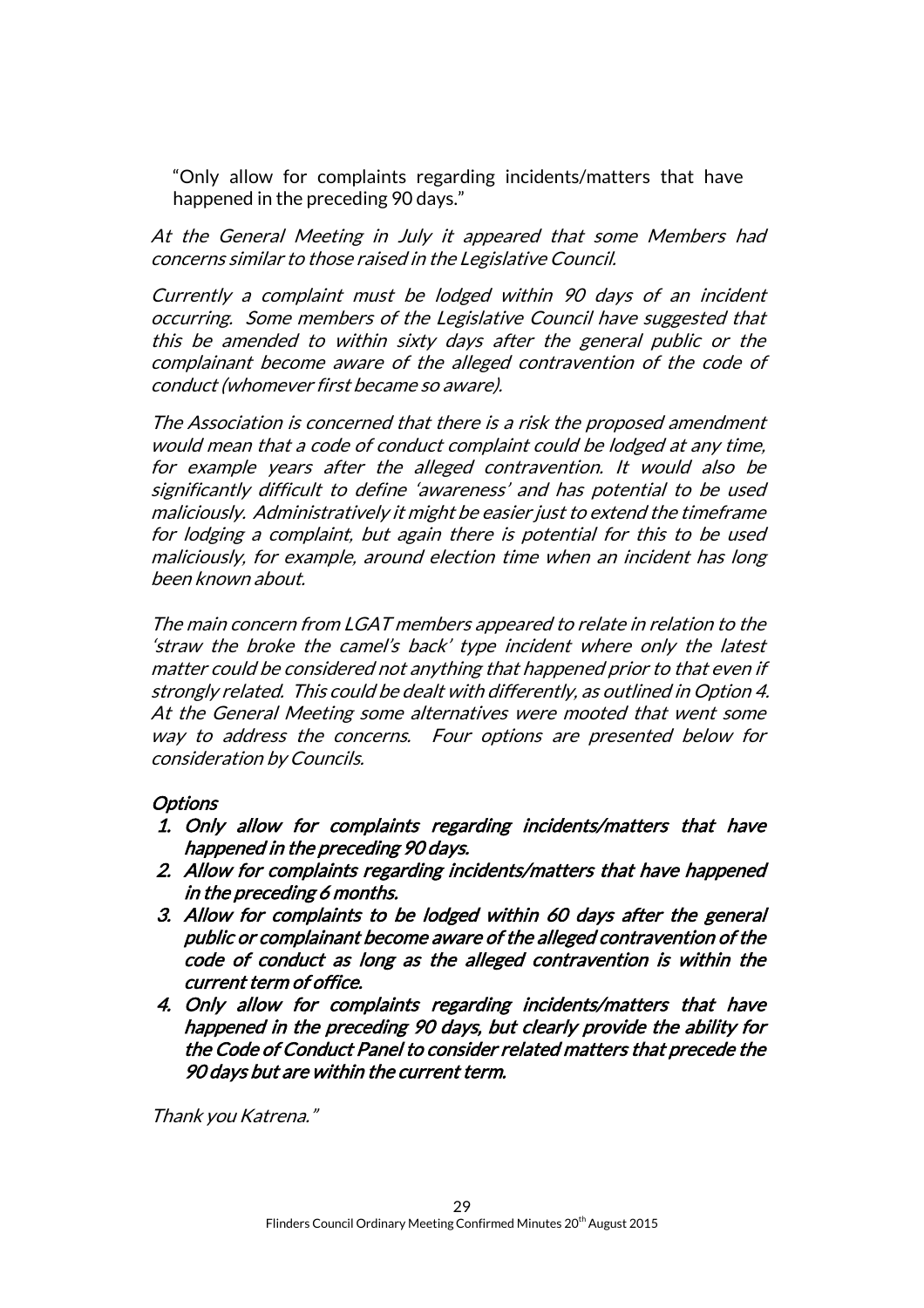## PREVIOUS COUNCIL CONSIDERATION:

Motion 202.07.2015 - 16<sup>th</sup> July 2015 Ordinary Council Meeting - Supported 90 days. (No variations were given to consider)

#### OFFICER'S REPORT:

The motion is supported.

#### STATUTORY REQUIREMENTS:

Local Government Act 1993

#### POLICY/STRATEGIC IMPLICATIONS:

5.0 Corporate Governance and Intergovernmental Relations 5.4 Actively participate in local government, industry and regional organisations.

#### BUDGET AND FINANCIAL IMPLICATIONS:

Nil

#### RISK/LIABILITY:

Nil

## VOTING REQUIREMENTS:

Absolute Majority – Local Government (Meeting Procedures) Regulations 2015 - "to overturn a decision passed at a previous meeting held since the last ordinary election."

#### OFFICER'S RECOMMENDATION:

That the Flinders Council considers the following 5 options in relation to the timeframe for Code of Conduct complaints and advises the Local Government Association of Tasmania (LGAT) on the option they would like LGAT to advocate for:

1. Only allow for complaints regarding incidents/matters that have happened in the preceding 90 days.

OR

2. Allow for complaints regarding incidents/matters that have happened in the preceding 6 months.

OR

3. Allow for complaints to be lodged within 60 days after the general public or complainant become aware of the alleged contravention of the code of conduct as long as the alleged contravention is within the current term of office.

OR

4. Only allow for complaints regarding incidents/matters that have happened in the preceding 90 days, but clearly provide the ability for the Code of Conduct Panel to consider related matters that precede the 90 days but are within the current term.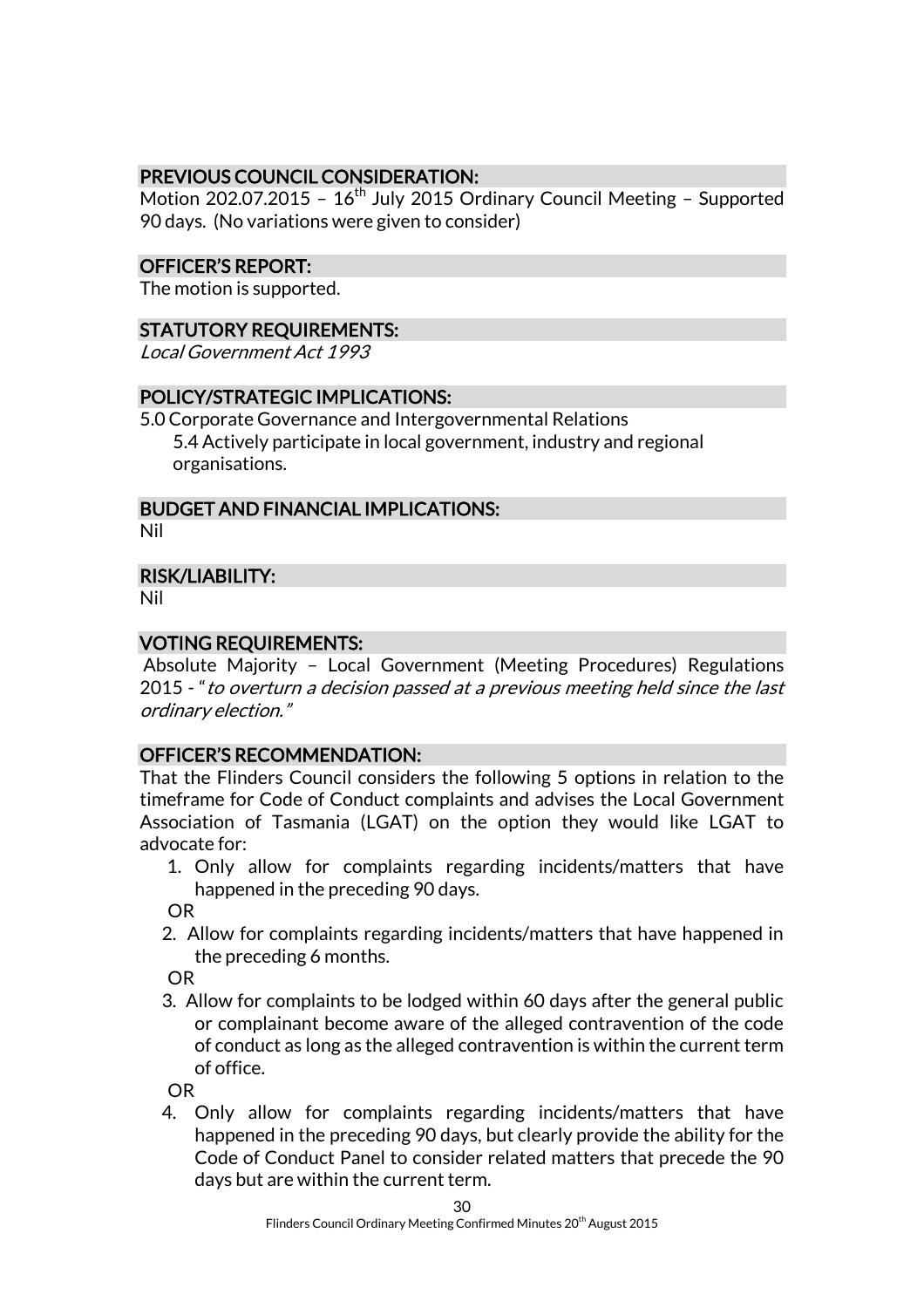OR

5. Other as described in a separate motion by Council.

## DECISION:

221.08.2015 Moved: Mayor C Cox Seconded: Cr D Williams

That the Flinders Council considers the following 5 options in relation to the timeframe for Code of Conduct complaints and advises the Local Government Association of Tasmania (LGAT) on the option they would like LGAT to advocate for:

1. Only allow for complaints regarding incidents/matters that have happened in the preceding 90 days.

OR

2. Allow for complaints regarding incidents/matters that have happened in the preceding 6 months.

OR

3. Allow for complaints to be lodged within 60 days after the general public or complainant become aware of the alleged contravention of the code of conduct as long as the alleged contravention is within the current term of office.

OR

4. Only allow for complaints regarding incidents/matters that have happened in the preceding 90 days, but clearly provide the ability for the Code of Conduct Panel to consider related matters that precede the 90 days but are within the current term.

OR

5. Other as described in a separate motion by Council.

## CARRIED UNANIMOUSLY (7-0)

For: Mayor Carol Cox, Deputy Mayor Marc Cobham, Cr Chris Rhodes, Cr Peter Rhodes, Cr Ken Stockton, Cr David Williams and Cr Gerald Willis.

Deputy Mayor Marc Cobham passed the Chair back to Mayor Carol Cox at 1:23pm.

222.08.2015 Moved: Cr G Willis Seconded: Cr P Rhodes

That the Local Government Association of Tasmania be advised that Flinders Council recommends complaints to be received up to six months after completion of the final term of the subject.

## CARRIED (4-3)

For: Cr C Rhodes, Cr P Rhodes, Cr K Stockton and Cr G Willis. Against: Mayor C Cox, Deputy Mayor M Cobham and Cr D Williams.

Mayor Carol Cox passed the Chair to Deputy Mayor Marc Cobham at 1:41pm.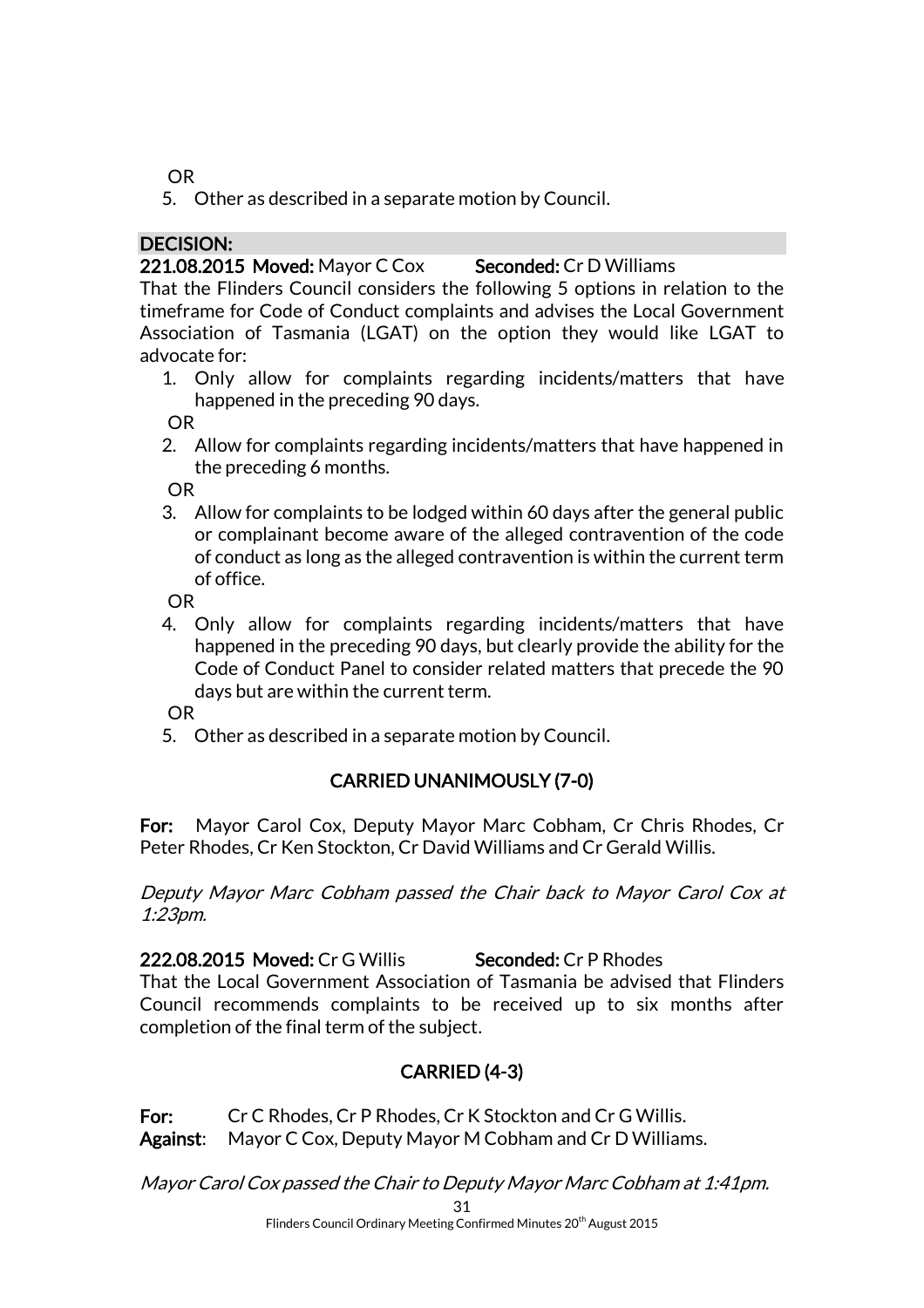#### Item B2: Notice of Motion – Local Government Association of Tasmania (LGAT) – 2015 Election of President

| <b>ACTION</b>            | <b>Decision</b>                          |
|--------------------------|------------------------------------------|
| <b>PROPONENT</b>         | Mayor Carol Cox                          |
| <b>OFFICER</b>           | Sophie Pitchford, Acting General Manager |
| <b>FILE REFERENCE</b>    | COU/0303                                 |
| <b>ASSOCIATED PAPERS</b> | Annexure 3: Letter from Tasmanian        |
|                          | Electoral Commission 4/8/15              |

#### NOTICE OF MOTION:

That Council considers and approves in Closed Council the candidate preference order for Flinders Council's vote for the LGAT President. And:

That this motion acts as recognition in the minutes of Open Council that the decision on the candidate preference order for the election of the LGAT President was made in Closed Council.

#### COUNCILLOR'S REPORT:

Due to the unfortunate death of Mayor Barry Jarvis the position of President of the Local Government Association of Tasmania has become vacant and a byelection is being undertaken by the Tasmanian Electoral Commission.

Nominations have closed and postal votes are to reach the Returning Officer by 10am Tuesday the  $8<sup>th</sup>$  September. The votes are confidential and must be returned in the sealed envelope distributed with the Ballot Paper. The Ballot Paper must be marked 1-4 in order of preference.

Four Nominations were received and the candidates are as follows:

Arnol, Cheryl – Glamorgan Spring Bay Council Chipman, Doug – Clarence City Council Quillam, Daryl Herbert – Circular Head Council Tucker, Michael Wayne – Break O'Day Council

At the time of writing no information had been received from any of the candidates.

## PREVIOUS COUNCIL CONSIDERATION:

Nil

#### OFFICER'S REPORT:

LGAT is the general representative body of all Council across Tasmania. By virtue of its membership of LGAT, Council is required to vote on the vacated position of President. In accordance with the rules of the association, the Tasmanian Electoral Commission is conducting the election and postal ballot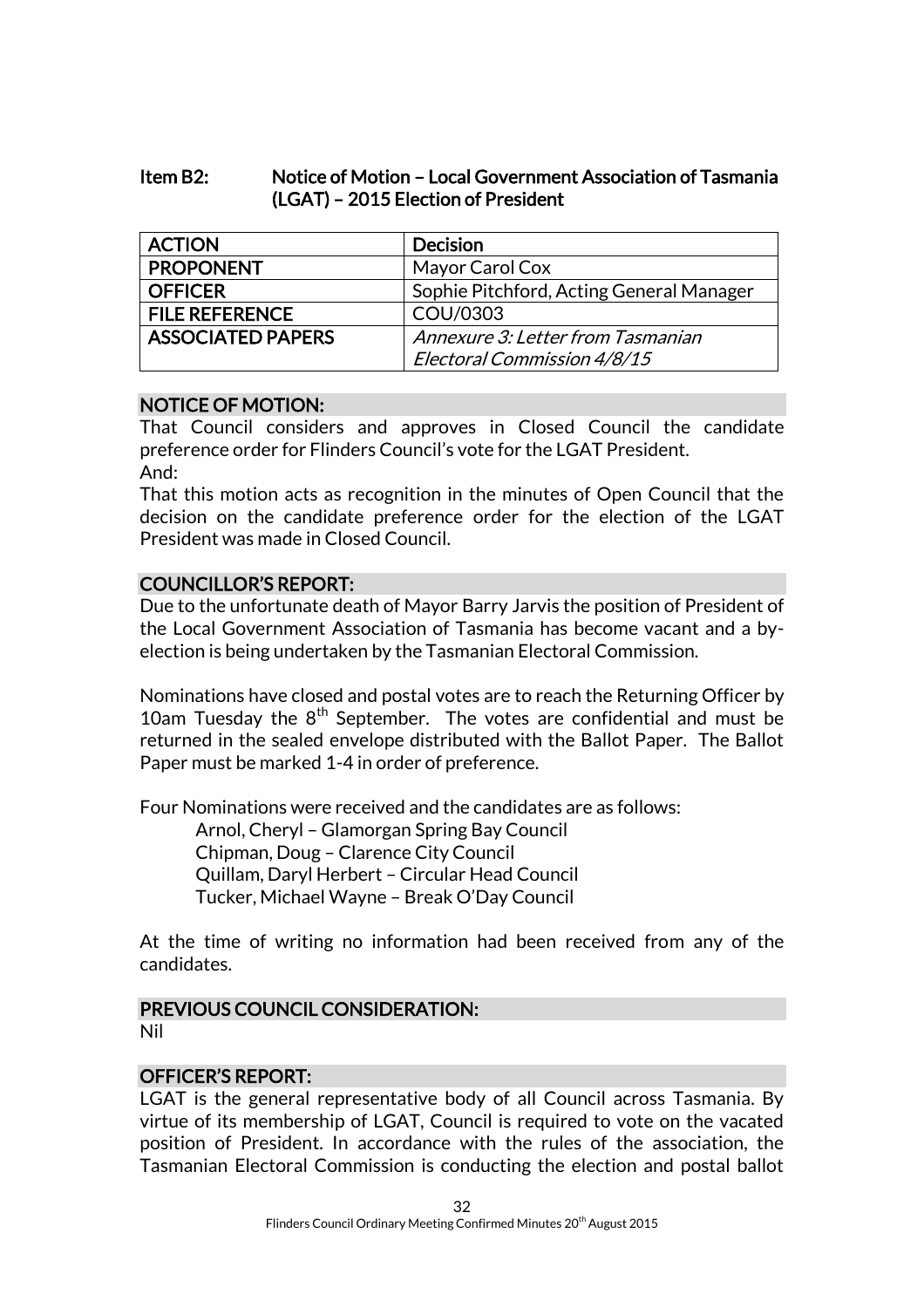material has been forwarded to the Mayor for that purpose. Council is required to determine the candidate preference order for the position of president.

#### STATUTORY REQUIREMENTS:

Local Government Act 1993

#### POLICY/STRATEGIC IMPLICATIONS: Nil

BUDGET AND FINANCIAL IMPLICATIONS: Nil

RISK/LIABILITY:

Nil

#### VOTING REQUIREMENTS:

Absolute Majority

#### OFFICER'S RECOMMENDATION:

That Council considers and approves in Closed Council the candidate preference order for Flinders Council's vote for the LGAT President. And:

That this motion acts as recognition in the minutes of Open Council that the decision on the candidate preference order for the election of the LGAT President was made in Closed Council.

#### DECISION:

223.08.2015 Moved: Mayor C Cox Seconded: Cr P Rhodes

That Council considers and approves in Closed Council the candidate preference order for Flinders Council's vote for the LGAT President. And:

That this motion acts as recognition in the minutes of Open Council that the decision on the candidate preference order for the election of the LGAT President was made in Closed Council.

## CARRIED UNANIMOUSLY (7-0)

For: Mayor Carol Cox, Deputy Mayor Marc Cobham, Cr Chris Rhodes, Cr Peter Rhodes, Cr Ken Stockton, Cr David Williams and Cr Gerald Willis.

Deputy Mayor Marc Cobham passed the Chair to Mayor Carol Cox at 1:45pm.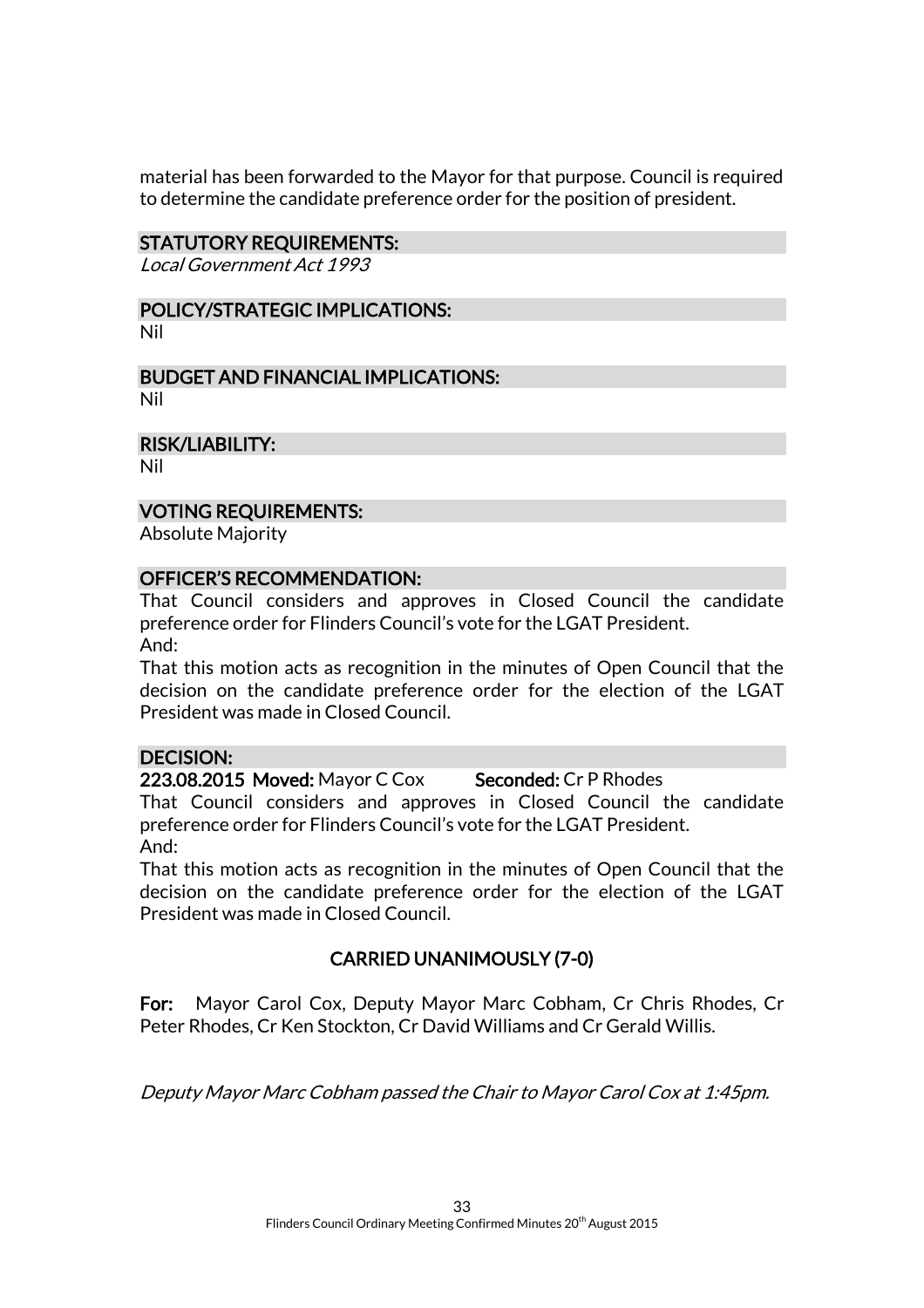## **C. COMMUNITY SERVICES**

| <b>ACTION</b>            | Information                         |
|--------------------------|-------------------------------------|
| <b>PROPONENT</b>         | <b>Council Officer</b>              |
| <b>OFFICER</b>           | Jana Harper, Community and Economic |
|                          | Development Manager                 |
| <b>FILE REFERENCE</b>    | AME/0300                            |
| <b>ASSOCIATED PAPERS</b> | Nil                                 |

#### Item C1: Strait Works Gallery Revitalisation

#### INTRODUCTION:

In June 2013, Flinders Council, in recognising art and culture are key aspects to the future development of our Community and potential business enterprise, agreed to purchase the commercial building in Whitemark to lease to the local Tasmanian Regional Arts Branch to continue operating as a not-for-profit gallery outlet, consistent in principle with the situation applying to the Furneaux Museum. Subsequently, Council purchased the building in September 2013.

During the 2014 – 2015 financial year, in response to a building report on the gallery building that Council commissioned prior to purchasing, a number of immediate building maintenance issues were completed to ensure the building was fit for occupancy.

The Flinders Island Tasmanian Regional Arts branch would like to further invest in some additional maintenance by repainting the external walls and areas of the building with funds they have raised utilising their members as volunteers.

This information agenda item is intended to provide Elected Members with an update to the gallery revitalisation maintenance works and to acknowledge the significant funds and volunteer time that the Flinders Island Regional Arts Branch has, and will be, providing to a Council owned community infrastructure asset.

#### PREVIOUS COUNCIL CONSIDERATION:

575.06.2013  $20^{th}$  June 2013 (Closed Council)

#### OFFICER'S REPORT:

During the 2014 – 2015 financial year the following maintenance issues were completed to ensure the Strait Works Gallery building was fit for occupancy:

1. Replacement of steel lintels on all windows and front door. Repair of mortar work as a result of the severe steel corrosion of lintels which had caused adjacent brickwork to lift and caused cracking of the walls along the mortar joints;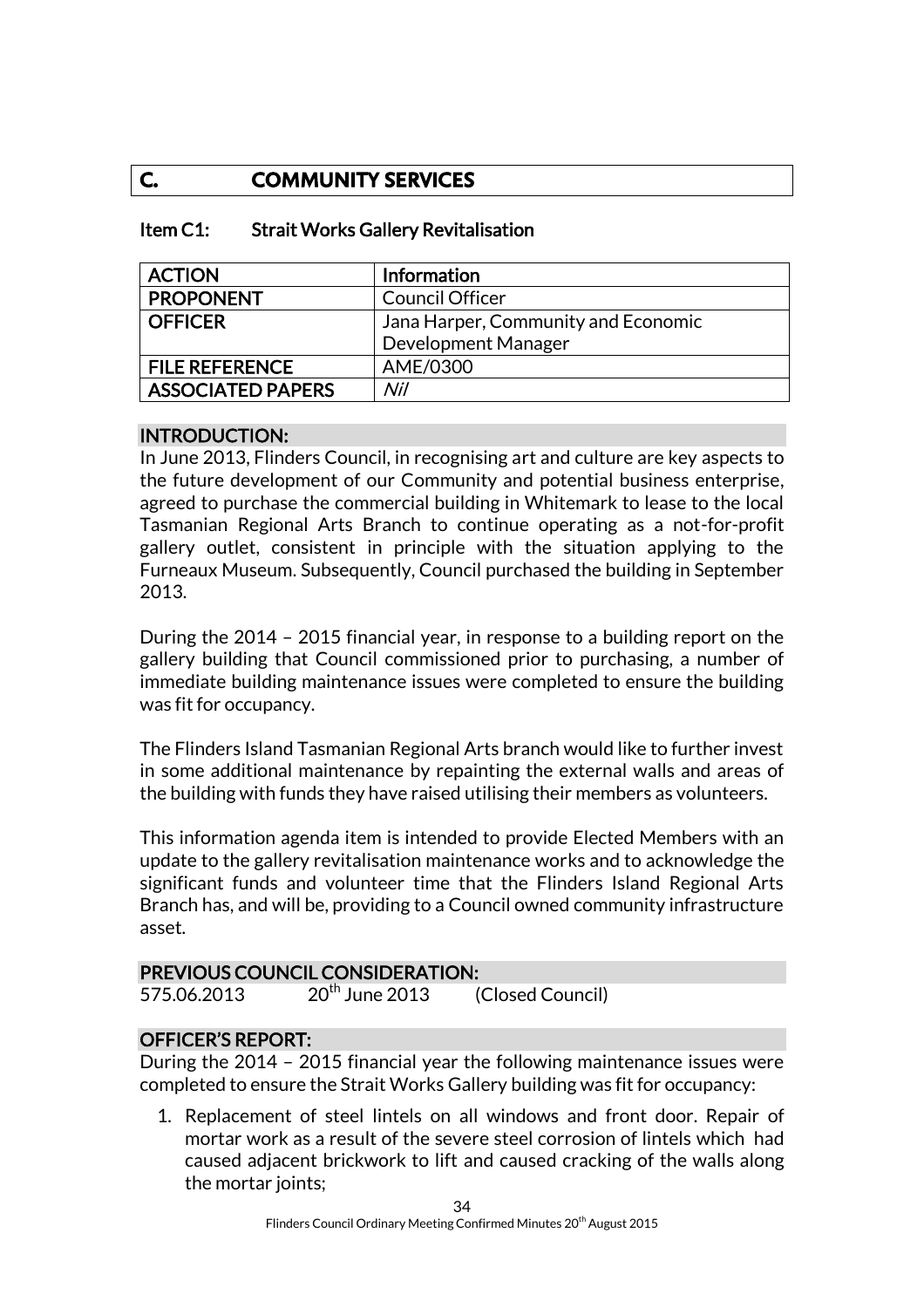- 2. Replacement of the front door;
- 3. New guttering and downpipe linked to a ground pipe discharging at the curb - storm water was being discharged directly onto the ground at the rear of the building;
- 4. Installation of a water tank to provide water to the building;
- 5. Access provided at the rear of the building by installation of steps; and
- 6. Installation of a sink in the back room.

In addition to these works, the local Tasmanian Regional Arts Branch invested in blinds for the windows and door to a total of \$775 including freight. Installation, including modification of front door handle to accommodate the blind, was done free of charge by Guy Ireland assisted by David Grutzner.

The Flinders Island Tasmanian Regional Arts Branch would like to further invest in some additional maintenance by repainting the external walls and areas of the building with funds they have raised utilising their members as volunteers.

Further planned works by the Flinders Island Tasmanian Regional Arts Branch include the installation of signage, replacing the current laminate flooring, painting the internal walls and installation of track lighting.

## STATUTORY REQUIREMENT:

Local Government Act 1993

#### POLICY/STRATEGIC IMPLICATIONS:

2.0 Infrastructure - Efficient and reliable infrastructure that supports and protects production, services and lifestyle.

2.1.3 Review community facility portfolio with the view of developing a profile that matches contemporary and emerging needs.

2.2 Optimise infrastructure to support existing settlements and enhance sustainable development opportunities and remove impediments to growth.

4.0 Community Safety, Engagement and Enterprise - Through positive Council-Community partnerships, enhance people's security, inclusion and well-being.

#### BUDGET AND FINANCIAL IMPLICATIONS:

Nil

#### RISK/LIABILITY:

No perceived risk to Council.

#### VOTING REQUIREMENTS:

Simple Majority

#### OFFICER'S RECOMMENDATION:

That Council notes the Officer's update on the Strait Works Gallery revitalisation and acknowledges the significant financial and in-kind

Flinders Council Ordinary Meeting Confirmed Minutes 20<sup>th</sup> August 2015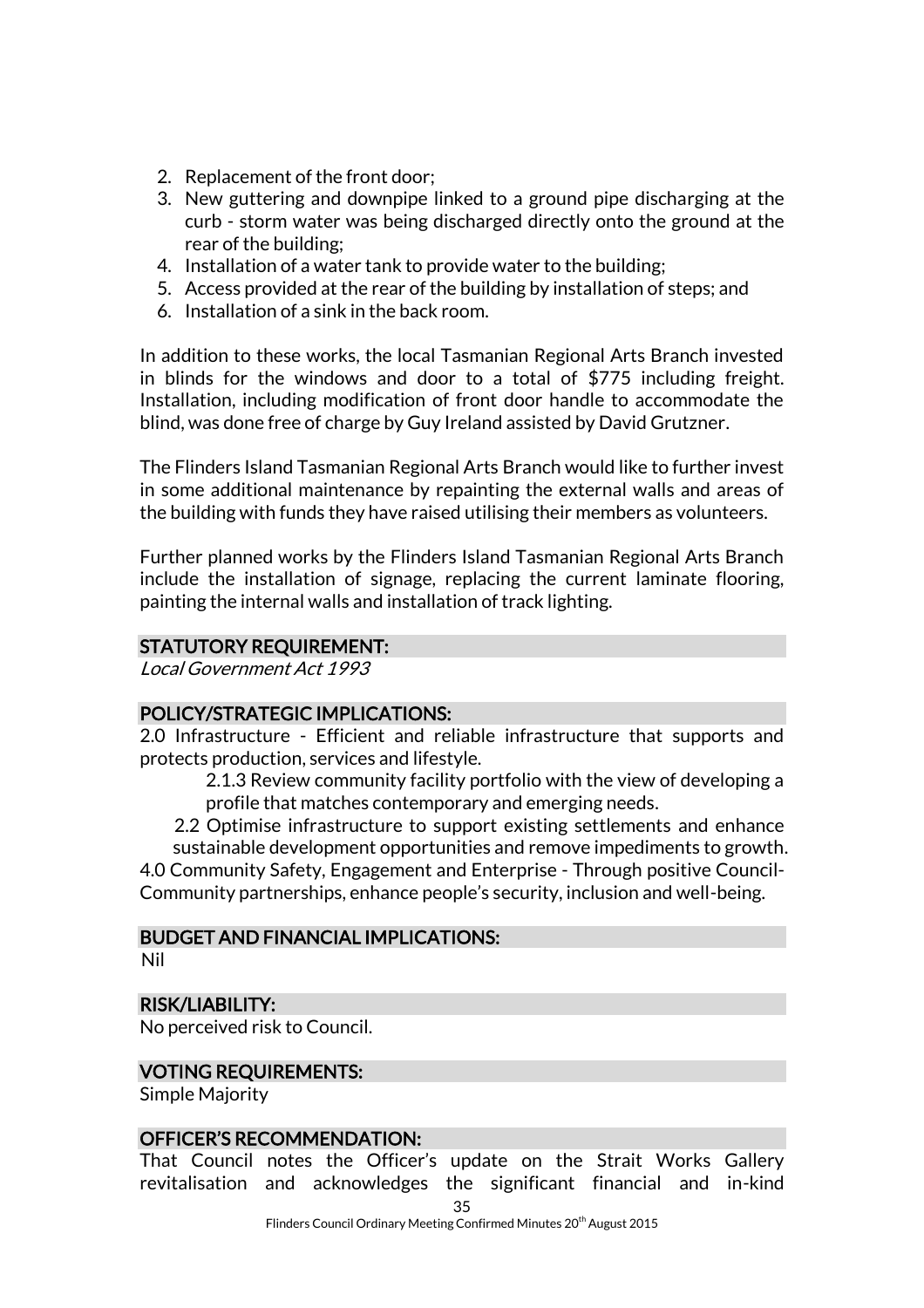contribution that the Flinders Island Branch of the Tasmanian Regional Arts has made, and will be making in the future, to this community infrastructure asset for the benefit of the residents of Flinders Island.

#### DECISION:

224.08.2015 Moved: Cr D Williams Seconded: Deputy Mayor M Cobham That Council notes the Officer's update on the Strait Works Gallery revitalisation and acknowledges the significant financial and in-kind contribution that the Flinders Island Branch of the Tasmanian Regional Arts has made, and will be making in the future, to this community infrastructure asset for the benefit of the residents of Flinders Island.

## CARRIED UNANIMOUSLY (7-0)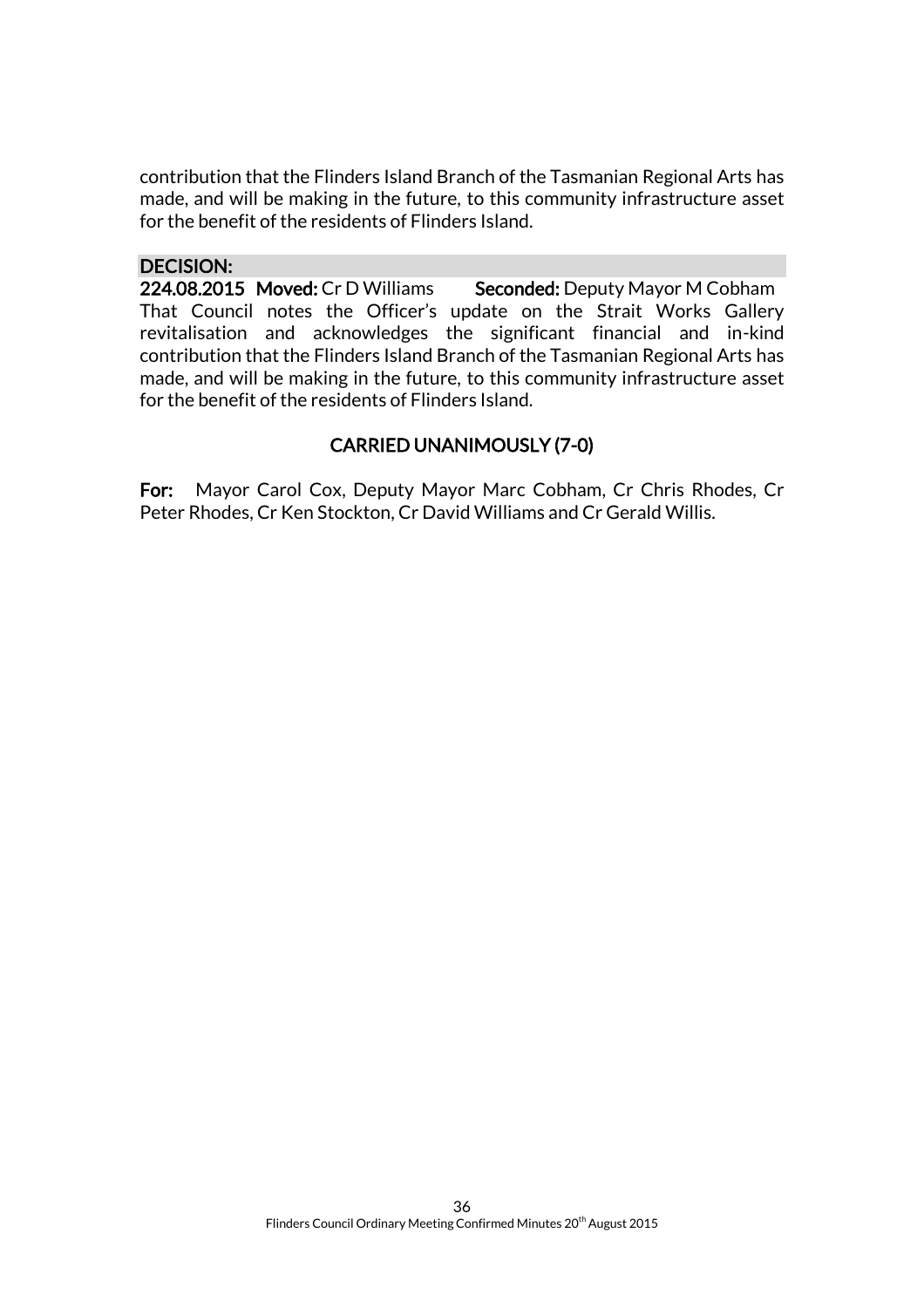## **D. CORPORATE SERVICES**

| Review of Code of Tender and Contracts Policy<br>Item D1: |  |
|-----------------------------------------------------------|--|
|-----------------------------------------------------------|--|

| <b>ACTION</b>            | <b>Decision</b>                              |
|--------------------------|----------------------------------------------|
| <b>PROPONENT</b>         | <b>Council Officer</b>                       |
| <b>OFFICER</b>           | Sophie Pitchford, Corporate Services Manager |
| <b>FILE REFERENCE</b>    | ADM/0900, WOR/0300                           |
| <b>ASSOCIATED PAPERS</b> | Annexure 4: DRAFT Code of Tender and         |
|                          | Contracts Policy                             |

#### INTRODUCTION:

Council's Policy Manual is an important document of Council as it provides direction to Staff, Management and Councillors. Many of the policies are required by, or relate to, legislation and in most instances help manage Council's exposure to risk.

#### PREVIOUS COUNCIL CONSIDERATION:

16th July 2009 263.07.09 (Adopted)

#### OFFICER'S REPORT:

The Code for Tender and Contracts Policy was adopted in 2009 in order to provide a framework for best practice tendering and procurement methods in line with the legislative requirements of the Local Government Act 1993 (the Act), and the Local Government (General) Regulations 2005.

In 2015 the *Local Government (General) Regulations 2005* were amended and remade and the Local Government (General) Regulations 2015 took effect on  $29<sup>th</sup>$  June 2015.

Under Part 3 of the Regulations - Tenders and Contracts - the new Regulations increase the threshold for which councils are required to undertake a public tender process, from \$100,000 to \$250,000. This is in line with the threshold applied to State Government public tender processes. The Regulations also encourage Councils to consider conducting a public tender process involving amounts below the prescribed threshold, to ensure that the best value is obtained for goods and services.

The Code for Tender and Contracts Policy has been reviewed and updated to reflect these changes and is now presented for Councillors' consideration.

#### STATUTORY REQUIREMENT:

Local Government Act 1993 Local Government (General) Regulations 2015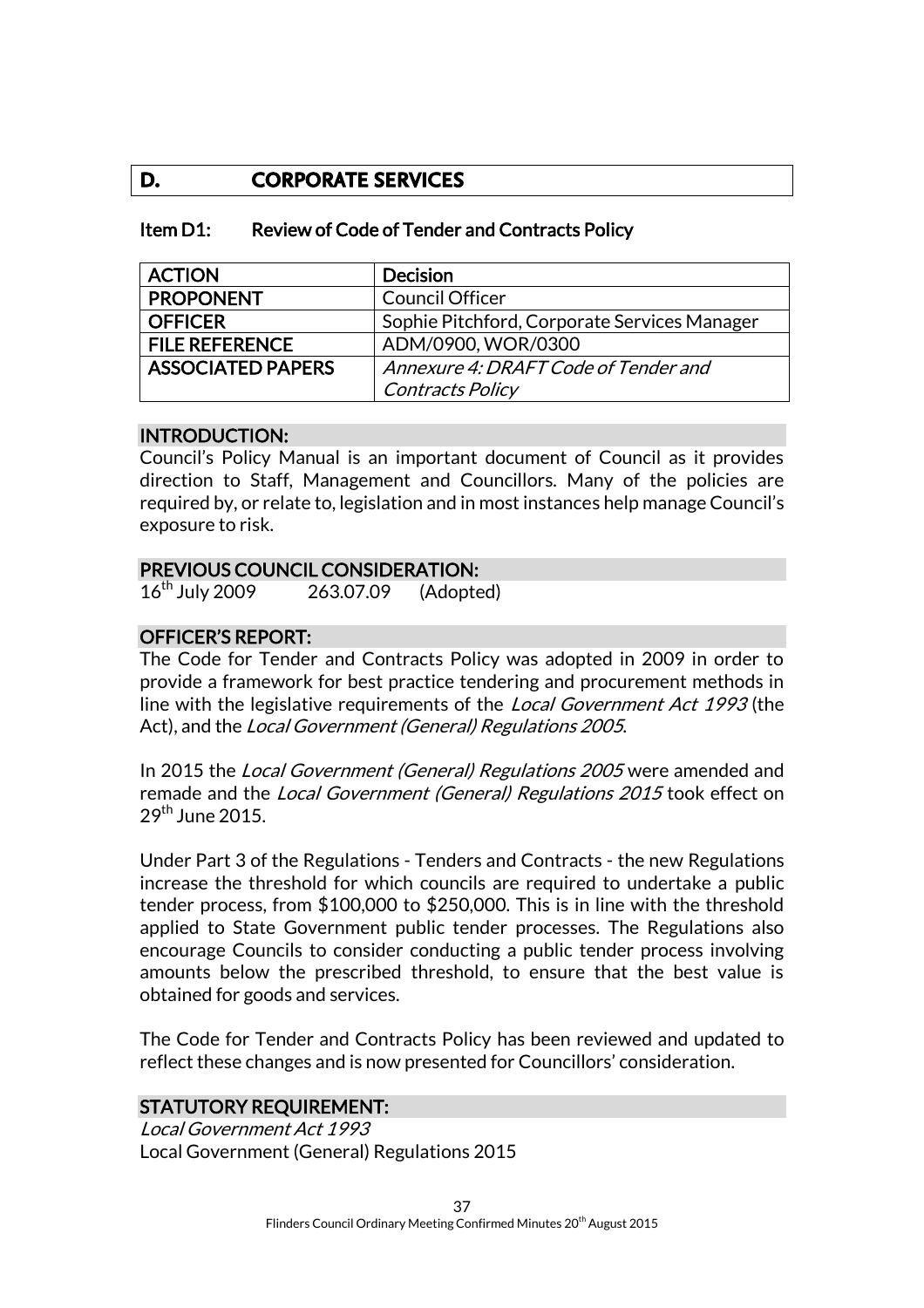#### POLICY/STRATEGIC IMPLICATIONS:

5.0 Corporate Governance and Intergovernmental Relations - decisions are professionally and transparently made, communicated and implemented to achieve defined outcomes in the interest of the community.

5.1.3 Achieve a sustainable balance of income, investment and recurrent expenditure.

#### RISK/LIABILITY:

Adoption of this policy and ensuring that Management, Staff and Councillors are aware of and follow this policy will help to reduce Council's exposure to risk in this area.

#### VOTING REQUIREMENTS:

Simple Majority

#### OFFICER'S RECOMMENDATION:

That Council adopts the Code of Tender and Contracts Policy and allows it to lay on the table for 28 days for public comment.

#### DECISION:

225.08.2015 Moved: Cr G Willis Seconded: Deputy Mayor M Cobham That Flinders Council notes the change to the legislation whereby the amount where tenders are required has been raised to \$250,000 and resolves that the Code of Tender and Contracts Policy be brought to the next Council workshop for discussion with the intention of bringing it to the September meeting of Council for consideration.

## CARRIED UNANIMOUSLY (7-0)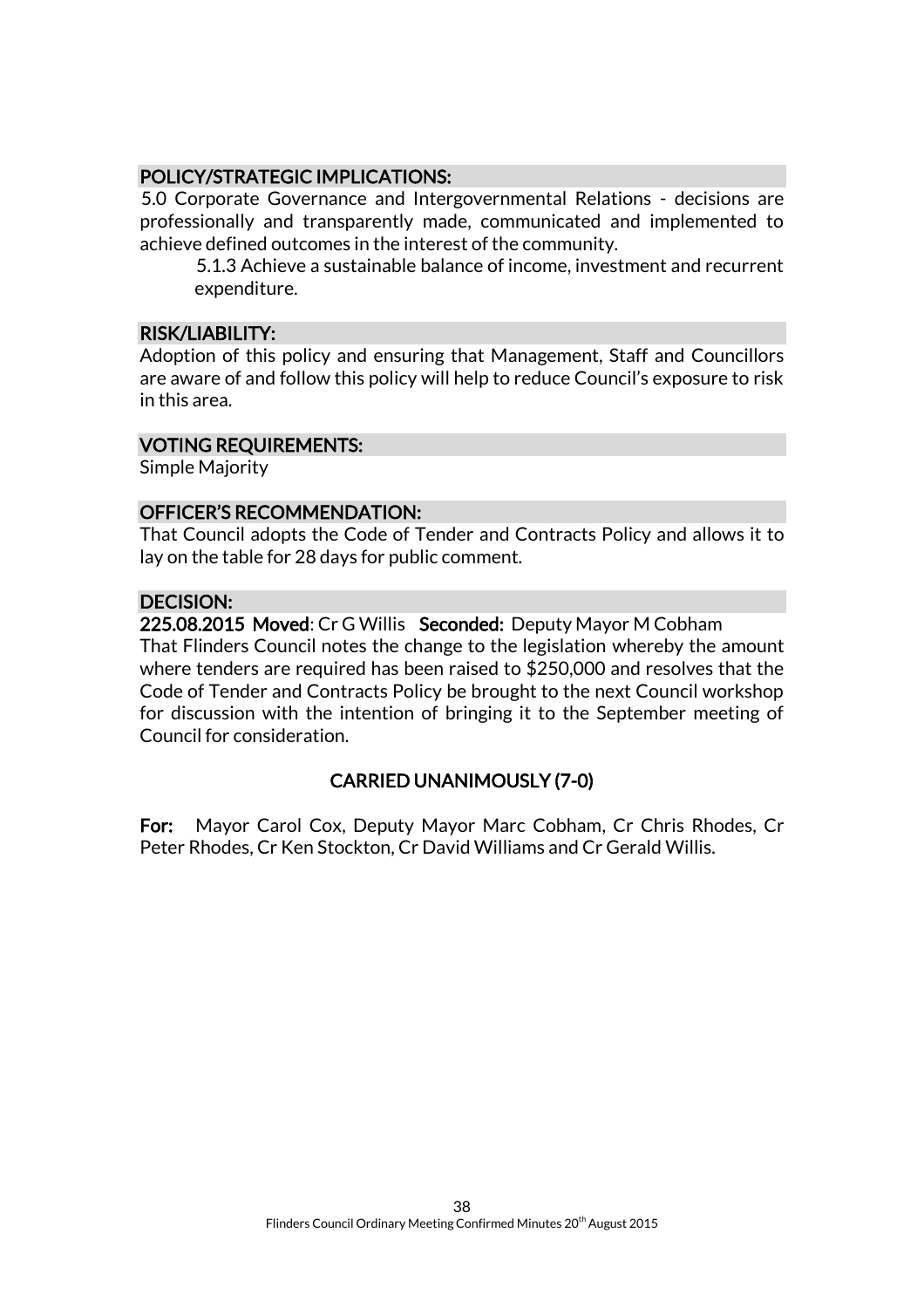## **E. GOVERNANCE**

#### Item E1: Councillor Resolution Report

| <b>ACTION</b>            | <b>Information</b>                       |
|--------------------------|------------------------------------------|
| <b>PROPONENT</b>         | <b>Council Officer</b>                   |
| <b>OFFICER</b>           | Sophie Pitchford, Acting General Manager |
| <b>FILE REFERENCE</b>    | COU/0600                                 |
| <b>ASSOCIATED PAPERS</b> | Annexure 5: Councillor Resolution Report |
|                          | August 2015                              |

#### INTRODUCTION:

This report identifies the actions taken and actual costs associated with implementing resolutions passed by elected members up to August 2015.

#### PREVIOUS COUNCIL CONSIDERATION:

The report is presented on a monthly basis.

#### OFFICER'S REPORT:

Please read Annexure 5 – Councillor Resolution Report August 2015.

#### VOTING REQUIREMENTS:

Simple Majority

#### OFFICER'S RECOMMENDATION:

That the Councillor Resolution Report August 2015 be noted.

#### DECISION:

226.08.2015 Moved: Deputy Mayor M Cobham Seconded: Cr G Willis That the Councillor Resolution Report August 2015 be noted.

#### CARRIED UNANIMOUSLY (7-0)

For: Mayor Carol Cox, Deputy Mayor Marc Cobham, Cr Chris Rhodes, Cr Peter Rhodes, Cr Ken Stockton, Cr David Williams and Cr Gerald Willis.

227.08.2015 Moved: Deputy Mayor M Cobham Seconded: Cr P Rhodes Pending Council entering into a lease with the bike group, the bike track will remain closed to the public.

#### CARRIED UNANIMOUSLY (7-0)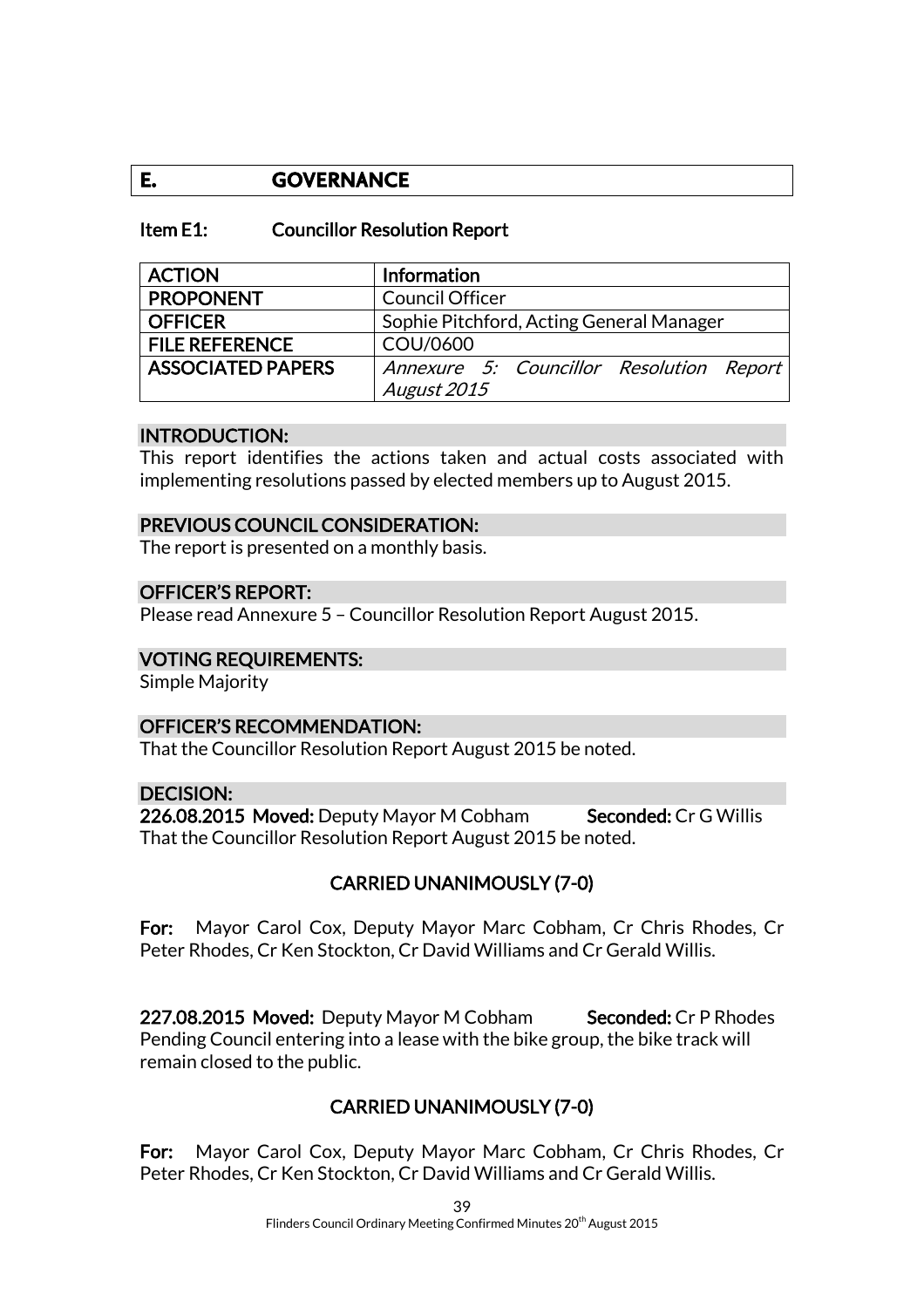## **F. CLOSED COUNCIL**

#### Item F1 and F2: Closed Council Items

| <b>ACTION</b>            | <b>Decision</b>                           |
|--------------------------|-------------------------------------------|
| <b>PROPONENT</b>         | <b>Council Officer</b>                    |
| <b>OFFICER</b>           | Sophie Pitchford, Acting General Manager  |
| <b>FILE REFERENCE</b>    | EN2015/0001, AER/0902                     |
| <b>ASSOCIATED PAPERS</b> | Annexures 6 - 9: For Elected members Only |

#### PREVIOUS COUNCIL CONSIDERATION:

Nil

#### REASON FOR CLOSED COUNCIL:

Item F1 is CONFIDENTIAL in accordance with Section 15(2) (i) of the Local Government (Meeting Procedures) Regulations 2015.

Item F2 is **CONFIDENTIAL** in accordance with Section 15(2) (e) (ii) of the *Local* Government (Meeting Procedures) Regulations 2015.

#### VOTING REQUIREMENTS

Absolute Majority

#### OFFICER'S RECOMMENDATION:

That Council move into Closed Council.

#### DECISION:

228.08.2015 Moved: Deputy Mayor M Cobham Seconded: Cr K Stockton That Council move into Closed Council.

#### CARRIED UNANIMOUSLY (7-0)

For: Mayor Carol Cox, Deputy Mayor Marc Cobham, Cr Chris Rhodes, Cr Peter Rhodes, Cr Ken Stockton, Cr David Williams and Cr Gerald Willis.

Council moved into Closed Session at 2:09pm.

Council moved out of Closed Session at 3.15pm.

In Closed Session, Council discussed items relating to the airport runway and illegal building works.